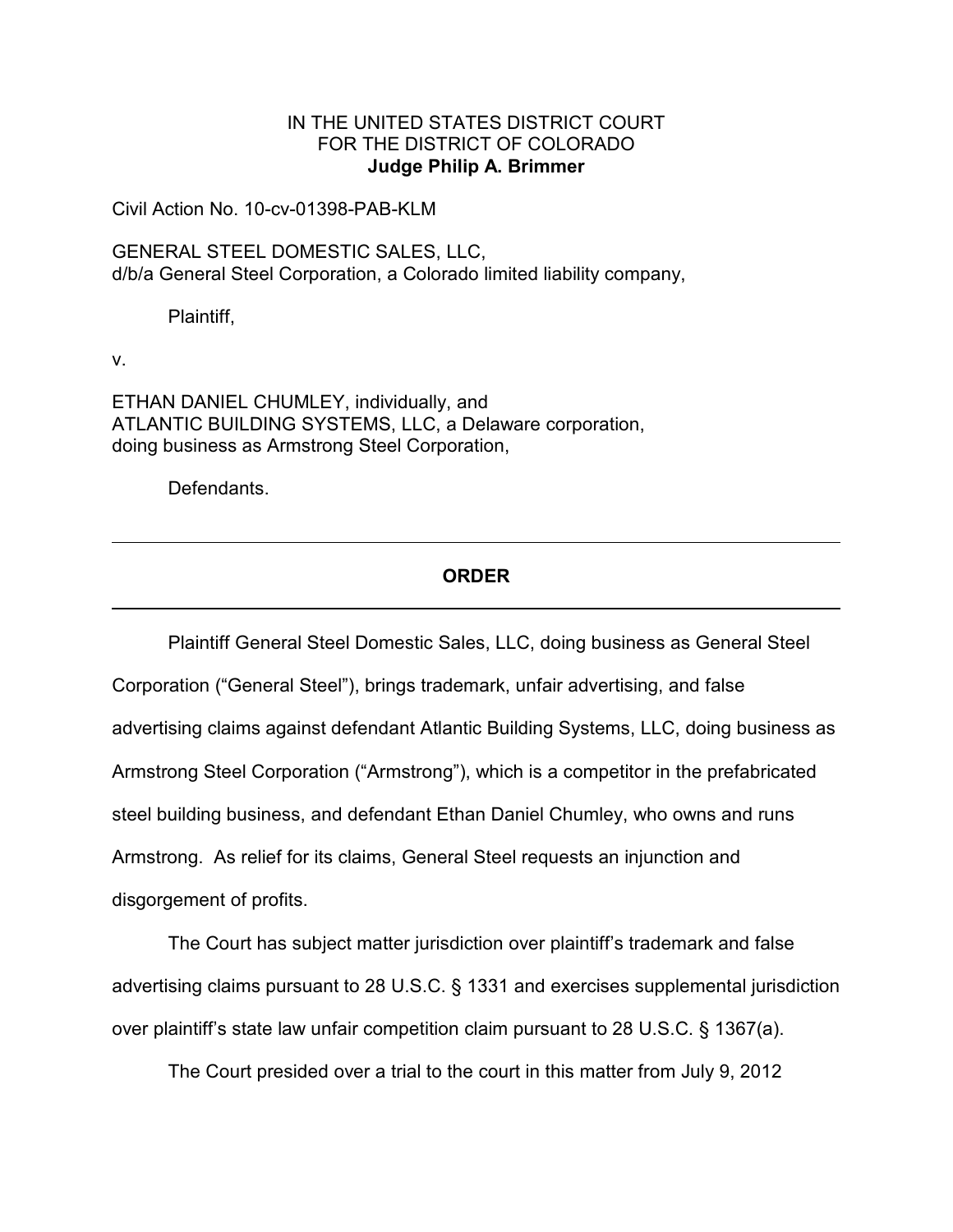through July 11, 2012. Pursuant to Federal Rule of Civil Procedure 52(a)(1), the Court makes the following findings of fact and conclusions of law.

## **A. FINDINGS OF FACT**

**1.** General Steel has a registered trademark on its logo, consisting of the outline of a building with horizontal lines and the words "General Steel Corporation" incorporated within it, *see* Ex. 2, and also on the word mark "GENERAL STEEL CORPORATION." See Ex. 1.<sup>1</sup>

**2.** General Steel and Armstrong are in the business of selling prefabricated steel buildings directly to consumers. The buildings range in size and purpose and can cost anywhere from \$10,000 to \$200,000.

**3.** General Steel was founded by Jeffrey Knight in 1995. Mr. Knight is General Steel's president. Mr. Knight testified that in the mid-1990s there were no wellknown brands in the industry, despite it being a multibillion dollar industry. Starting in the late 1990s, Mr. Knight sought to achieve strong brand recognition for General Steel through radio advertisements aimed at directing consumers to the company's website. Since that time, the company has spent over \$50 million in marketing, with seventy to eighty percent of that amount devoted to radio advertisements. At the peak of General Steel's radio advertising efforts, its advertisements reached 17 to 18 million people per week.

**4.** Sometime in 2002, the Colorado Attorney General's Office began investigating General Steel and filed a civil complaint against it in 2004. In December

 $<sup>1</sup>$  All citations to exhibits in this Order are to exhibits admitted at trial.</sup>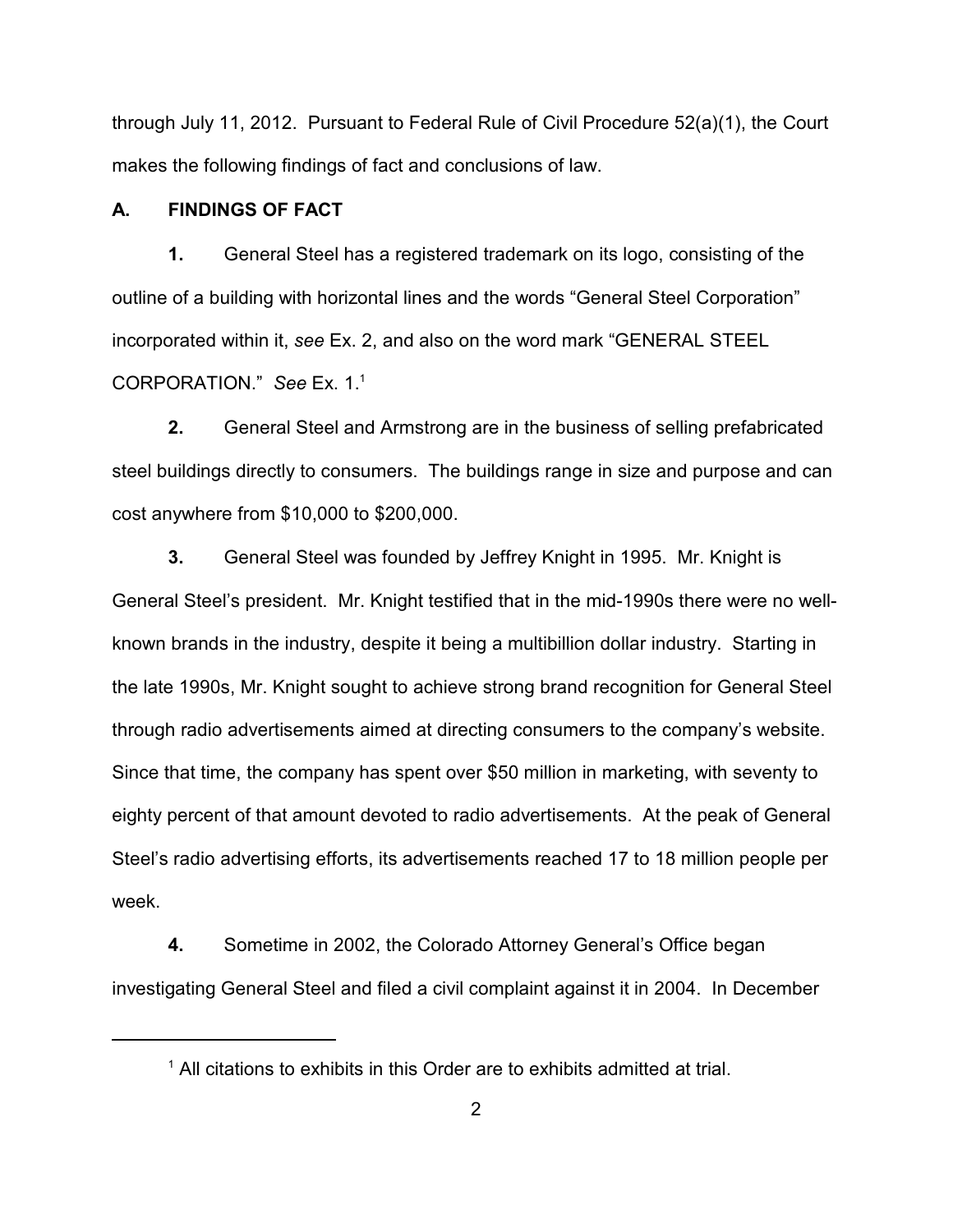2004, a state court entered a permanent injunction against General Steel for violations of the Colorado Consumer Protection Act. A few other adverse court decisions have since been entered against General Steel concerning consumer protection issues. These decisions are available to consumers online, as were other negative comments on websites predating defendant Chumley's activities. Mr. Knight admitted that General Steel's sales peaked in 2002 and that it has experienced a steady decline in sales since then, including a decline in the years preceding the creation of Armstrong Steel. Mr. Knight attributed the decline after 2002 to the case arising out of the Attorney General's complaint.

**5.** Mr. Chumley began working as a salesperson for General Steel sometime in 2004. He worked at General Steel for approximately 9 months. The parties disagree over what led to his termination, but there is no dispute that he left as a disgruntled employee.

**6.** After leaving General Steel, Mr. Chumley took a job with Olympia Steel ("Olympia"), a prefabricated steel building company in Pittsburgh, Pennsylvania. While working at Olympia, Mr. Chumley sent an obscene email to numerous employees at General Steel under a pseudonym intended to mock certain General Steel employees against whom Mr. Chumley had a grudge. *See* Ex. 24. Furthermore, Mr. Chumley created or directed the creation of a website of gay pornography that he falsely attributed to an employee at General Steel. Although Mr. Chumley contends that a coworker at Olympia who had no connection with General Steel created this site without any involvement by Mr. Chumley, the Court finds Mr. Chumley's testimony to be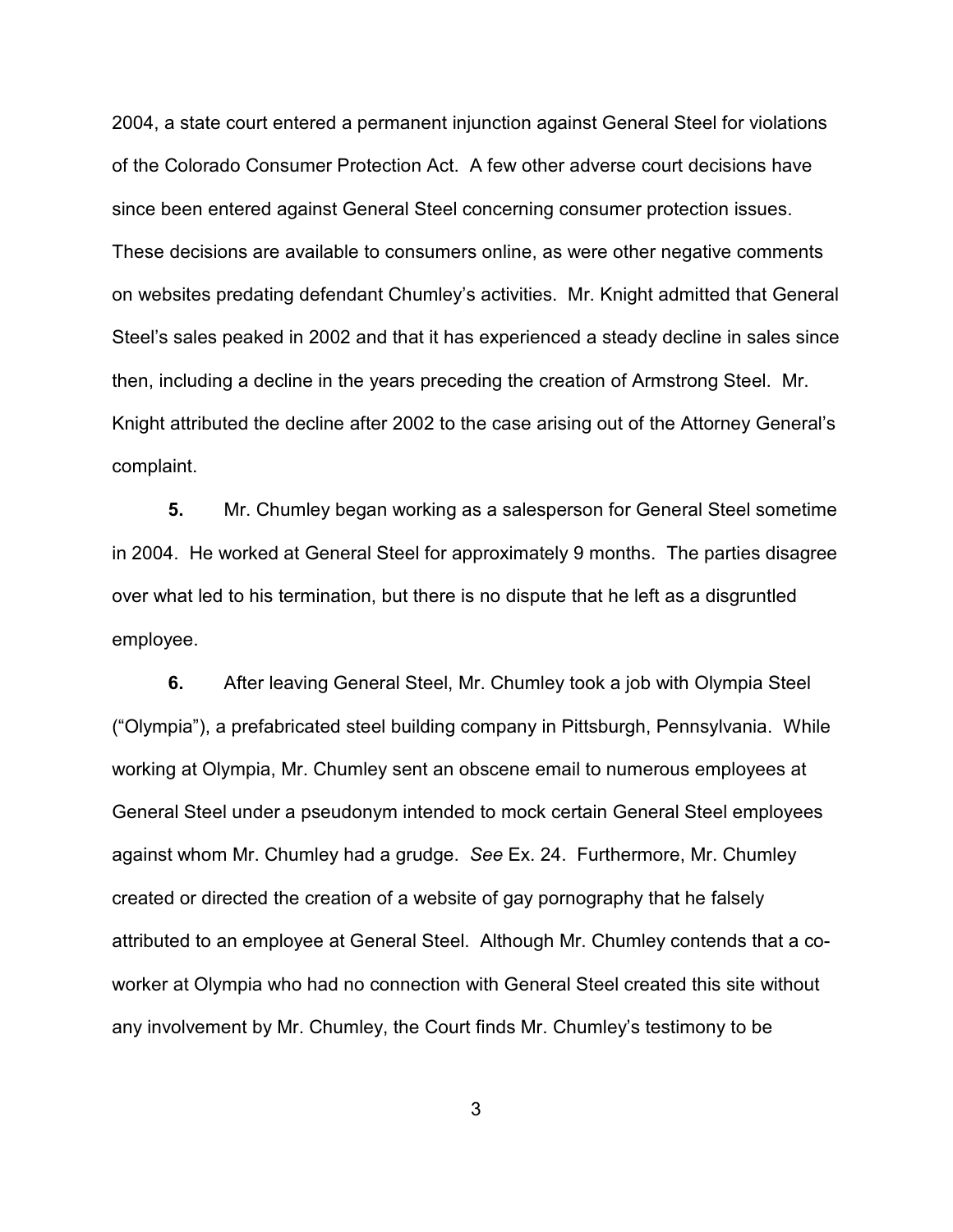incredible on this point.

**7.** At some point during his employment with Olympia, Mr. Chumley moved to Colorado to open an Olympia office. He thereafter created defendant Atlantic Building Systems, LLC, which only later began doing business under the auspices of Armstrong Steel Corporation. Armstrong sold its first building in April 2009.

**8.** In his efforts to get Armstrong off the ground, Mr. Chumley engaged in an online advertising campaign through Google AdWords that targeted General Steel. For example, as of December 22, 2009, Armstrong had the following sponsored advertisement on Google: "General Steel buildings – Steel framed buildings | Armstrong Steel ... Checkout [sic] various Armstrong Steel buildings – Building frames for your general steel buildings like commercial steel buildings, industrial steel buildings. www.armstrongsteelbuildings.com/steel-metal-building-frames.php." Ex. 3 at GS00077.

**9.** Over the course of 2009 and 2010, Mr. Chumley was involved in the issuance of a number of internet press releases and internet articles that used false claims to publicize Armstrong's capabilities. Some of those articles contained quotes by a fictional individual named J.P. Remington, III, V.P. of International Affairs for Armstrong Steel. *See, e.g.*, Ex. 13 at 000123. One such article falsely claimed that Armstrong established an "enrichment program . . . benefit[ting] the less fortunate children of the Middle East" by helping to rebuild schools in Iraq. *See id.* Armstrong also falsely claimed that, as of May 2010, it was required to "postpone international deliveries by one month to meet rising demand here in the U.S. for their steel buildings." Ex. 13 at 000131.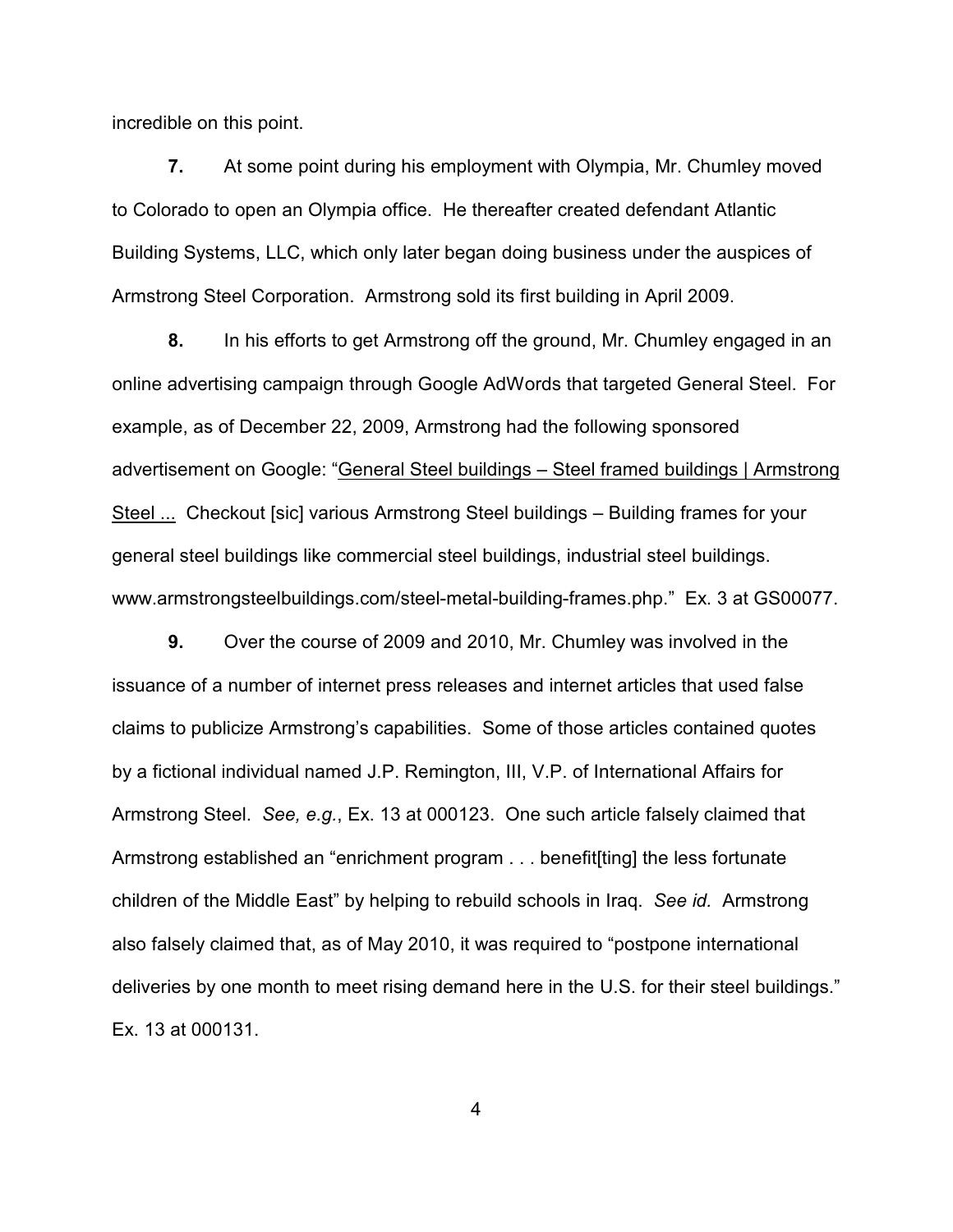**10.** Emails purporting to be from J.P. Remington were sent to customers from Mr. Chumley's email address. *See* Ex. 41.

**11.** Although Mr. Chumley admits that much of the information in these articles was false, including their having been written by J.P. Remington, he denied any responsibility for the articles or the emails and instead blamed a former employee named Jon Abbotts for writing them. The Court does not find Mr. Chumley credible to the extent he contends that he was not involved or did not approve of these articles. Mr. Chumley forwarded emails purporting to be from J.P. Remington. Moreover, Mr. Chumley claims that he learned of Mr. Abbotts' activities late in 2009 or early 2010. Yet it is undisputed that Mr. Abbotts was not terminated until sometime in spring 2010.

**12.** On its website on February 1, 2010, Armstrong characterized itself as "one of the largest pre-engineered steel building manufacturers in North America." Ex. 12 at GS00080.<sup>2</sup> Armstrong's February 1, 2010 website also informed visitors that "Armstrong Steel is a leading manufacturer of pre-engineered steel buildings and conventional metal buildings for commercial, industrial and religious building projects." Ex. 12 at GS00080. The website described Armstrong as "the leader in metal buildings and steel metal buildings." Ex. 12 at GS00088. According to Mr. Chumley, Armstrong

 $2^{\circ}$  Mr. Chumley disputed whether Exhibit 12 was an accurate reflection of the website as of that date. That dispute, however, appeared to turn on its completeness. Mr. Chumley did not provide any basis to believe that the pages found in Exhibit 12, including the text in the "About Armstrong Steel Buildings" section of the website, were not from Armstrong's website as of February 1, 2010. The Court finds that, while the website as of that date likely consisted of many more pages, the pages in Exhibit 12 were prominent on the website, being the pages directly linked from the following links on Armstrong's home page: "About Armstrong," "Our Buildings," "Building Center." Ex. 12.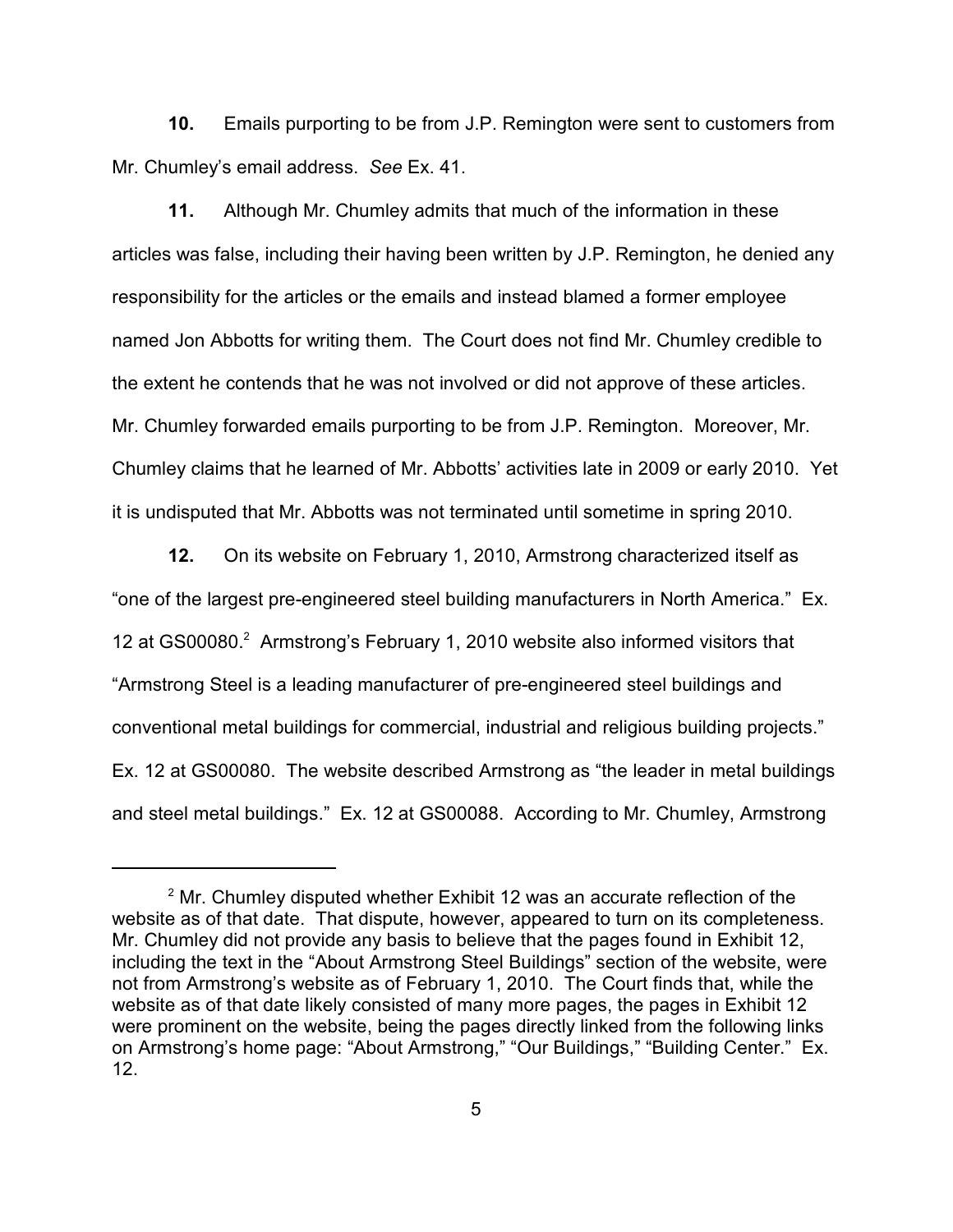sold approximately seventy buildings from the time of its founding through April 2010.

**13.** The February 1, 2010 webpage further stated that "[e]ach piece of steel we fabricate is representative of our experience, know-how and cutting-edge technology." Ex. 12 at GS00083. As of that date, Armstrong did not fabricate any steel.

**14.** The February 1, 2010 website stated that Armstrong had an "onsite, environmentally-controlled painting facility" which "applies the finishing touches to every piece of your steel building structure without adding cost to your metal building project." Ex. 12 at GS00084. It is undisputed that Armstrong did not have, and does not have, an on-site painting facility.The website also included the claim that "[o]ur facilities utilize laser precision engineering." Ex. 12 at GS00085. There is no evidence that Armstrong has onsite facilities that utilize laser precision engineering.

**15.** Upon searching for "general steel" in Google on February 27, 2010, an internet user would likely have seen Armstrong's sponsored advertisement reading "General Steel Buildings www.ArmstrongSteelBuildings.com Price Your Building Online Or Let Us Do It. Guaranteed Lowest Prices!" Ex. 3 at GS00118.

**16.** In June 2010, Armstrong had an advertisement that read "General Steel Buildings Price an Armstrong Steel Building Online in Minutes Or Let Us Do It. www.ArmstrongSteelBuildings.com." Ex. 3 at GS00299. As of June 11, 2010, when somebody entered the search term "General steel buildings" into Google, Armstrong had advertisements that read "Don't Buy General Steel Without Pricing Armstrong First. Price a Steel Building in Minutes! www.ArmstrongSteelBuildings.com," "Before You Buy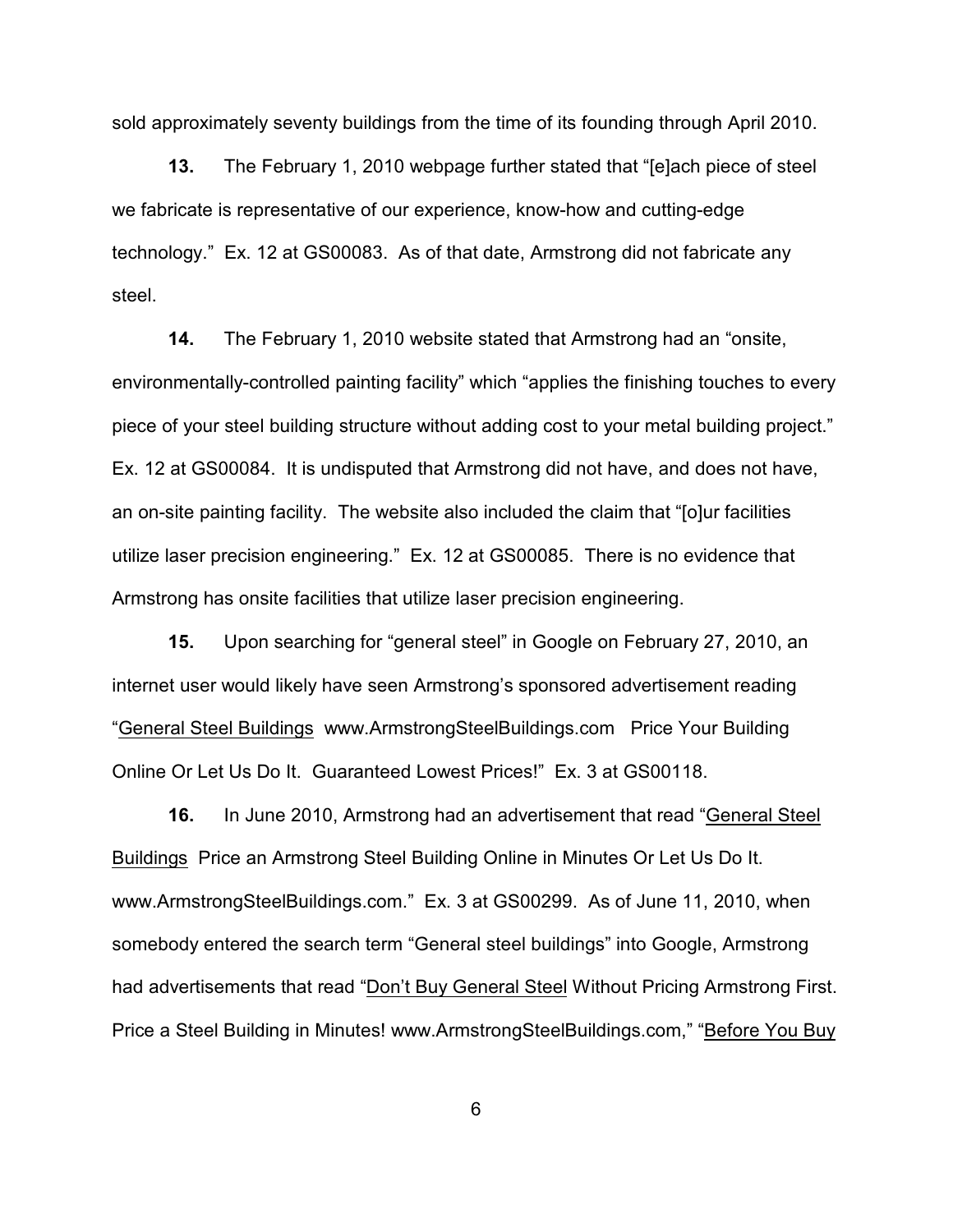General Price Armstrong Steel First Guaranteed Lower Prices! www.ArmstrongSteelBuildings.com," and "General Steel v Armstrong www.ArmstrongSteelBuildings.comDon't Buy a General Steel Building Without Pricing Armstrong First!"Ex. 3 at GS00249, GS00255, GS00257

**17.** General Steel commenced this lawsuit on June 16, 2010. *See* Docket No. 1. On July 14, 2010, Mr. Chumley emailed his online marketing consultant that he wished to expand the "General Steel" advertising campaign to the search engines Bing and Yahoo because defendants were "in litigation over it" and "may as well maximize." Ex. 7. Sometime later that same summer, the search engine companies told Armstrong to stop using "General Steel" in its advertising copy.

**18.** In August 2010, Armstrong began directing visitors to its home page to a webpage entitled "May the Best Building Win." Ex. 8 at GS00430. Below that title, in smaller letters, was the following: "Compare the Two Finest Buildings on the Market Today and Let Reputation and Price Be the Deciding Factors!." *Id.* A visitor to the page then saw General Steel's corporate logo on the left with Armstrong's corporate logo on the right. *See id.* Listed underneath each logo were what purported to be features or qualities of each company and their respective product. *See id.* Armstrong contended that both companies had a "50 year warranty," "Purlin Bearing Rib (PBR) ROOF & WALLS," "Project Coordinators," and a "Fully Staffed Service Department." *Id.* Armstrong listed the following additional items underneath its logo: "40 year paint warranty," "40 year wall panel warranty," "35 year roof panel warranty," and "Stainless Steel Fasteners." The evidence adduced at trial indicated that customers did not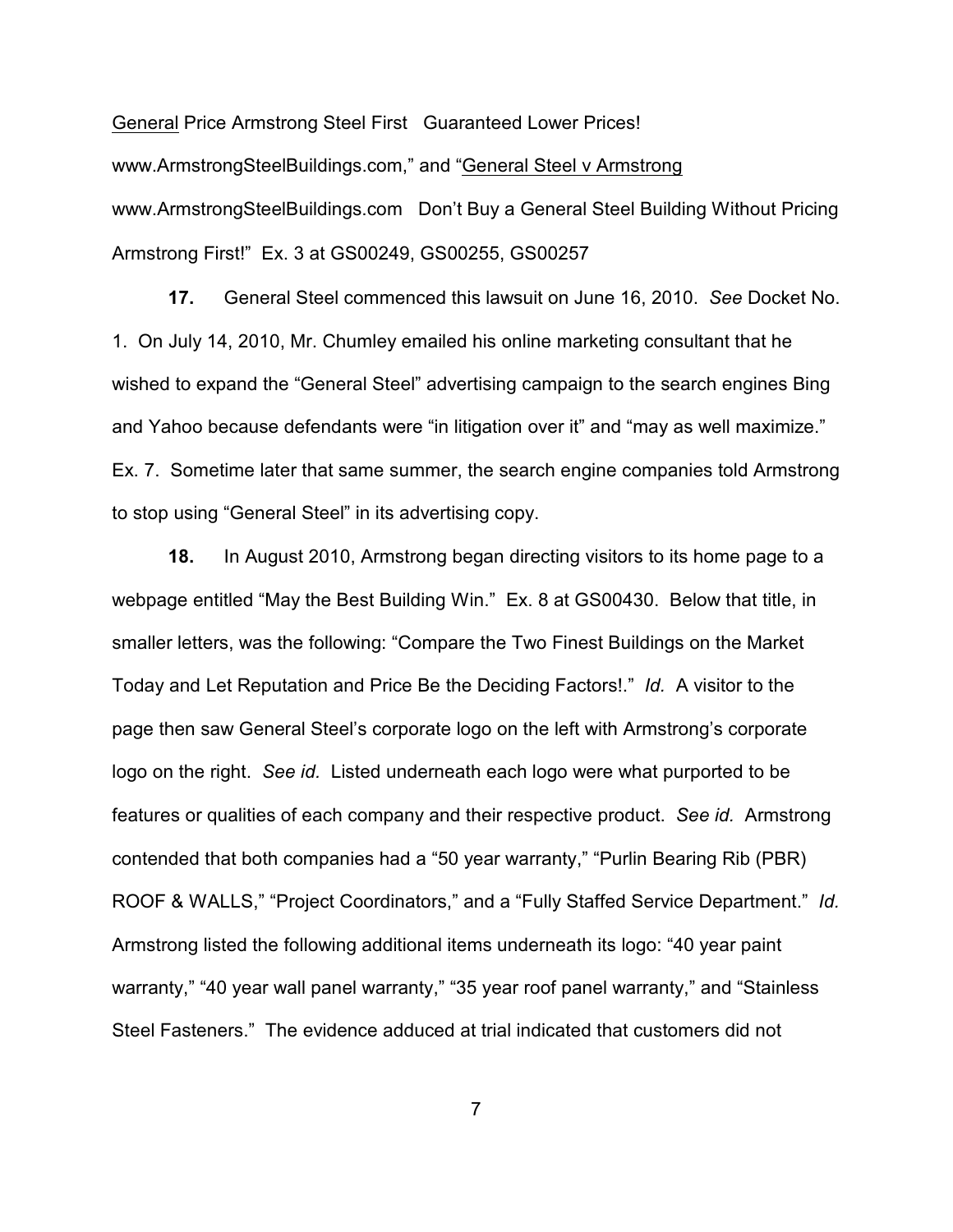receive any warranty documents. The evidence further indicated that both Armstrong

and General Steel provided pregalvanized steel and steel fasteners to customers for a

premium, rendering that aspect of the comparison false.

**19.** The "May the Best Building Win" webpage also stated "When You

Compare, Armstrong Wins Every Time," and then stated:

Looking for the best quality steel buildings? There's really only 2 companies to consider - Armstrong Steel & General Steel. The rest only pretend to deliver the best. How do the two finest buildings on the market stack up against one another? Take a look and decide for yourself.

When compared to the competition, building versus building, Armstrong wins. It's really that simple. That's how confident Armstrong feels about it's [sic] buildings. It's how committed Armstrong is to you. Browse our buildings today and see how we stack up.

Compare and you'll see for yourself why you should consider Armstrong. Plus every Armstrong building is backed by the Best Warranties in America.

*Id.* In small print at the bottom of the webpage was the following language: "General

Steel Corporation and the associated logo are registered trademarks of General Steel

Domestic Sales, LLC. Comparison based upon sales offerings, marketing

documentation and the companies [sic] websites as of June 23, 2010. General Steel

and Armstrong Steel are not affiliated in any manner." *Id.* at GS00431. The webpage

remained active a year later. *See* Ex. 9.

**20.** As of September 14, 2011, additional language was added to the end of the "May the Best Building Win" webpage describing the purported capabilities and benefits of Armstrong's products. *See* Ex. 10. That language included use of "General Steel" and "general steel" in the following contexts: "Armstrong will Research, Plan and Price your General Steel Materials Construction Project," "Being one of the leading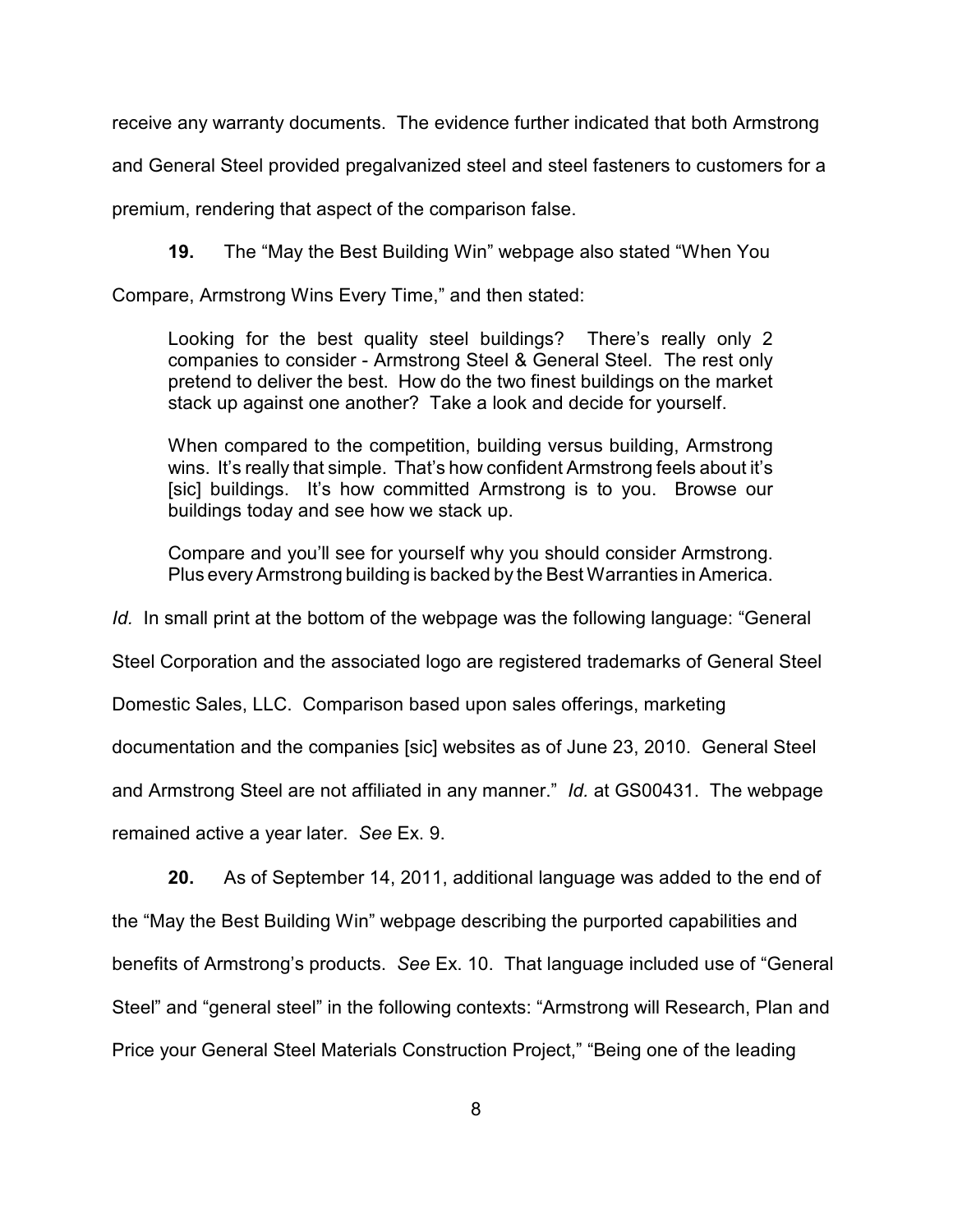providers of prefabricated general steel buildings and multi-purpose steel buildings projects . . .," "There are a number of reasons why customers turn to us with their multi purpose metal building and general steel buildings project development needs," "Armstrong general steel building structures," "general steel construction," "prefab general steel all purpose steel buildings," "prefabricated general purpose general steel structures," "typical steel buildings and general steel buildings," "general steel buildings and standard purpose metal buildings," "commercial general steel buildings," "general steel buildings and standard metal buildings," and "general steel framed buildings." Ex. 10. This version of the webpage was still accessible as of February 16, 2012. *See* Ex. 11.

**21.** The additional language in the "May the Best Building Win" webpage also included the claim that Armstrong fabricated steel. *See* Ex. 10 at 2 ("Each piece of steel we fabricate . . ."). Armstrong did not and does not fabricate steel.

**22.** Plaintiff provided evidence at trial of a website entitled generalsteelscam.com. Mr. Chumley denies that he operated the site. On March 20, 2012, the World Intellectual Property Organization ("WIPO") transferred control of the website to General Steel based on a complaint it filed against Mr. Chumley.<sup>3</sup> See Ex. 34. Regardless of whether Mr. Chumley operated the site, he admits to submitting large amounts of content to it. The evidence presented at trial did not establish that

 $3$  The Court has considered the WIPO decision for the limited purpose of finding that control of the website was transferred to General Steel. The Court has not considered the substance of the opinion for any other purpose, such as for establishing intent by Mr. Chumley. The Court has based its conclusions about intent or wilfulness on the evidence presented at trial.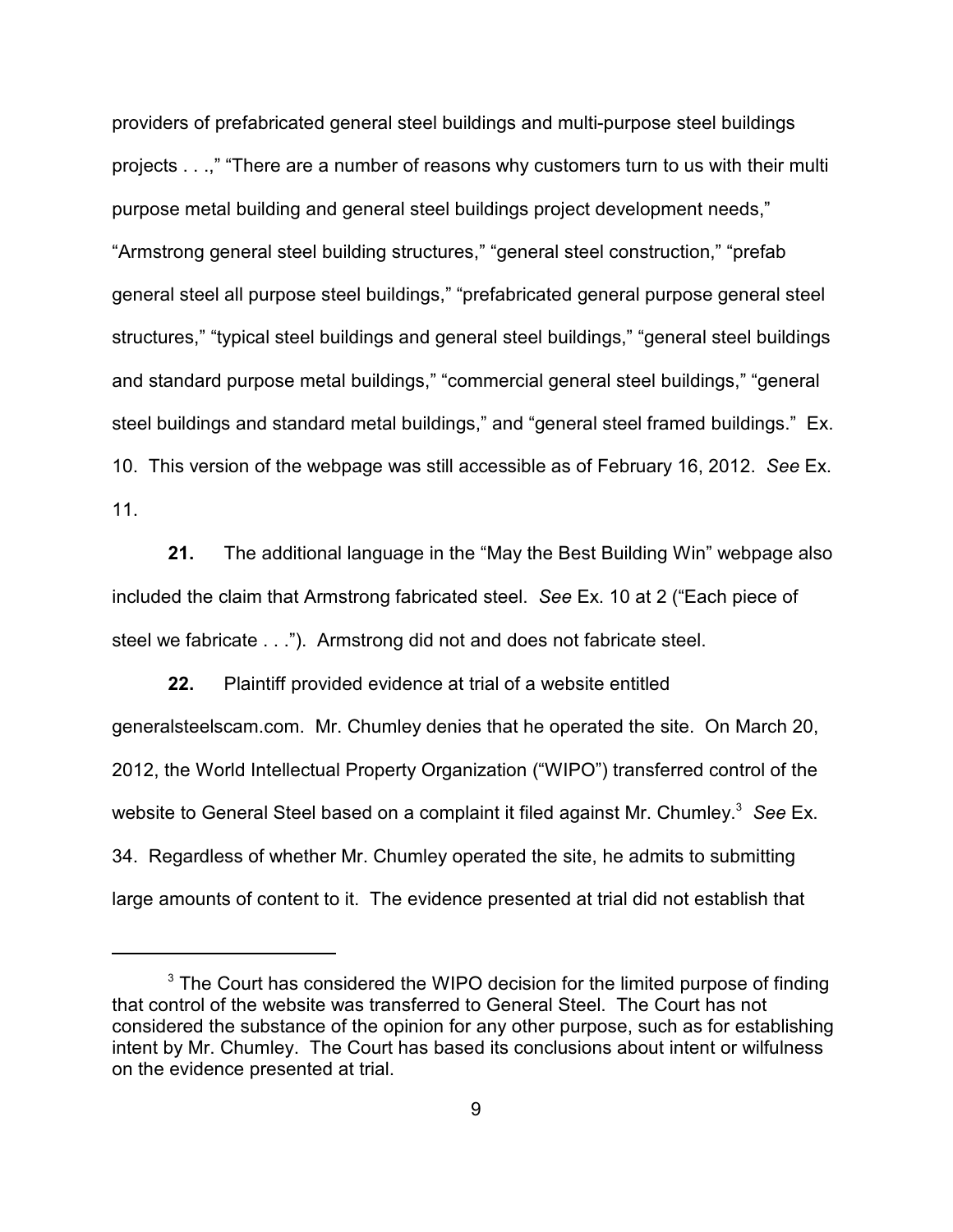such content was false. Mr. Chumley's activity on the site, however, does indicate that Mr. Chumley was committed to damaging the reputation of General Steel.<sup>4</sup>

**23.** The Court also finds, by a preponderance of the evidence, that Mr. Chumley authored and posted articles on the internet that purported to have been written by "Jeff Knight" or "Jeffrey Knight" and "Nathan Wright" about the prefabricated steel building industry. *See* Exhibit 30. As noted above, Jeffrey Knight is General Steel's founder and president. Nathan Wright is General Steel's executive vice president. The articles supposedly written by Jeffrey Knight indicated that he was the webmaster of GENERALSTEELSCAM.COM. Some of the articles indicate that Jeff Knight is the CEO or owner of General Steel. *See* Ex. 30 at GS01174, GS01210, GS01218, GS01221, GS01237. Many of the articles indicate that "General Steel Scam" is a website that allows customers "who have been ripped off by General Steel" to document their complaints. *See, e.g.*, *id*. at GS01168.

**24.** As of September 14, 2011, the "May the Best Building Win" webpage claimed that "Armstrong will Research, Plan and Price your General Steel Materials Construction Project." Ex. 10.

**25.** The September 14, 2011 version of "May the Best Building Win" webpage included the claim that Armstrong is "America's leading steel building provider." Ex. 10. The webpage also includes the following sentence: "Each piece of steel we fabricate is representative of our experience, know-how and cutting edge technology." Ex. 10.

 $4$  Such evidence may be relevant to a determination of whether any trademark or trade dress violations were willful. The Court notes, however, that plaintiff does not have a commercial disparagement claim against Armstrong.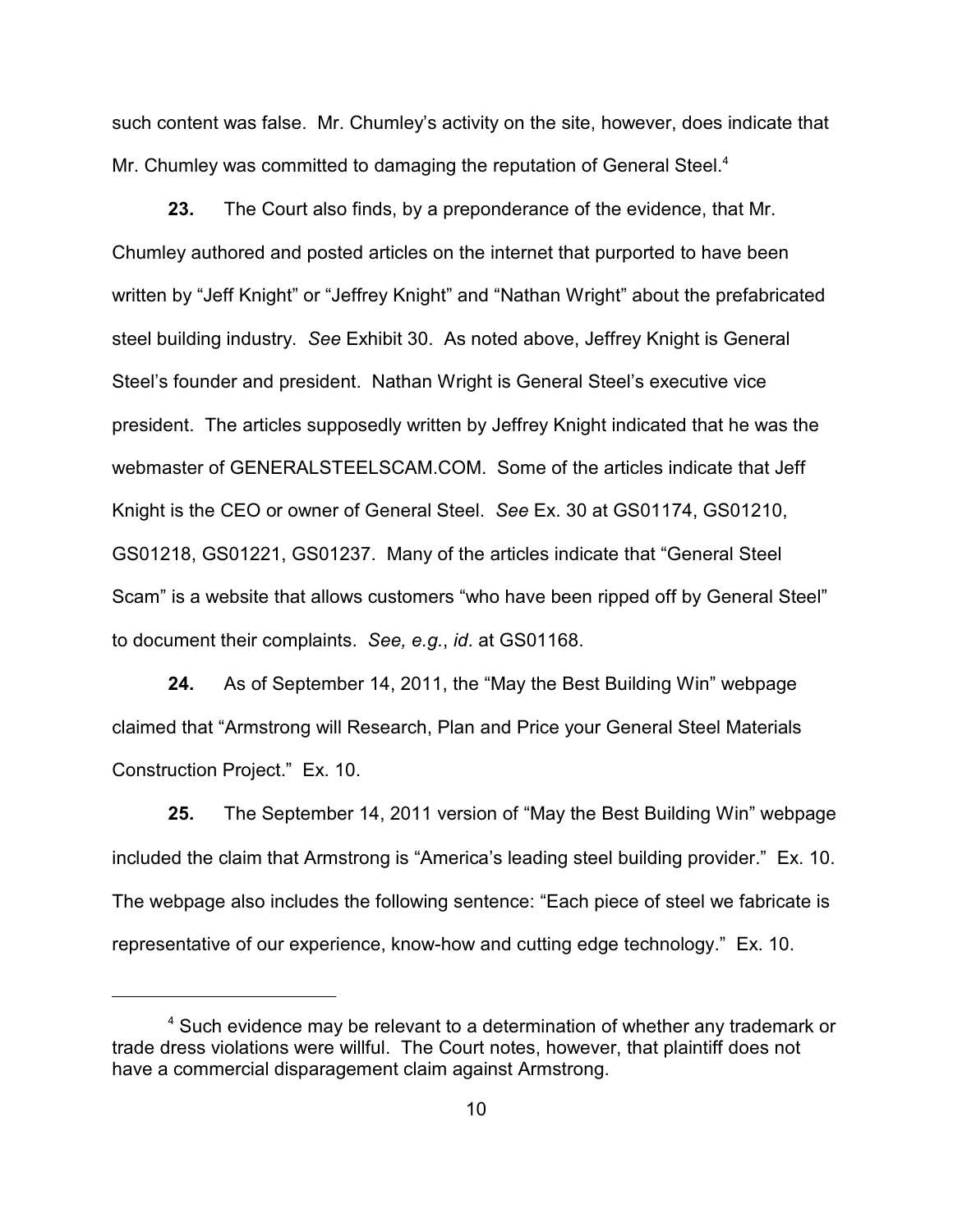That claim remained on the webpage as of February 16, 2012. *See* Ex. 11 at GS01276. The rest of the webpage, however, makes no other fabrication claims, instead discussing buildings that Armstrong "provides."

**26.** As of the trial, Armstrong's website identified it as an "OEM manufacturer" (literally, an "original equipment manufacturer manufacturer").

**27.** Armstrong grossed \$1,174,104 in sales in 2009 and earned \$583,037 in net profit. Ex. A-10. Armstrong grossed \$3,075,115 in sales in 2010 and earned \$649,232 in net profit. Ex. A-10.

## **B. CONCLUSIONS OF LAW**

Plaintiff contends in its first and fifth claims for relief that Armstrong violated its trademark rights and, in so doing, engaged in unfair competition under state law. Plaintiff's second claim for relief asserts that Armstrong engaged in false advertising in violation of the Lanham Act.

### **1. Trademark/Unfair Competition**

General Steel argues that Armstrong's use of the phrase "General Steel Buildings" (or the lowercase "general steel") in its Google AdWords advertisement copy, as a paid keyword through the AdWords program, and in the text of several websites created by Armstrong infringes General Steel's registered federal trademark in violation of the Lanham Act, 15 U.S.C. §§ 1114(1), 1125(a), and constitutes unfair competition under Colorado law.

Pursuant to the Lanham Act, 15 U.S.C. § 1114(1), one may not, without consent: use in commerce any reproduction, counterfeit, copy, or colorable imitation of a registered mark in connection with the sale, offering for sale, distribution,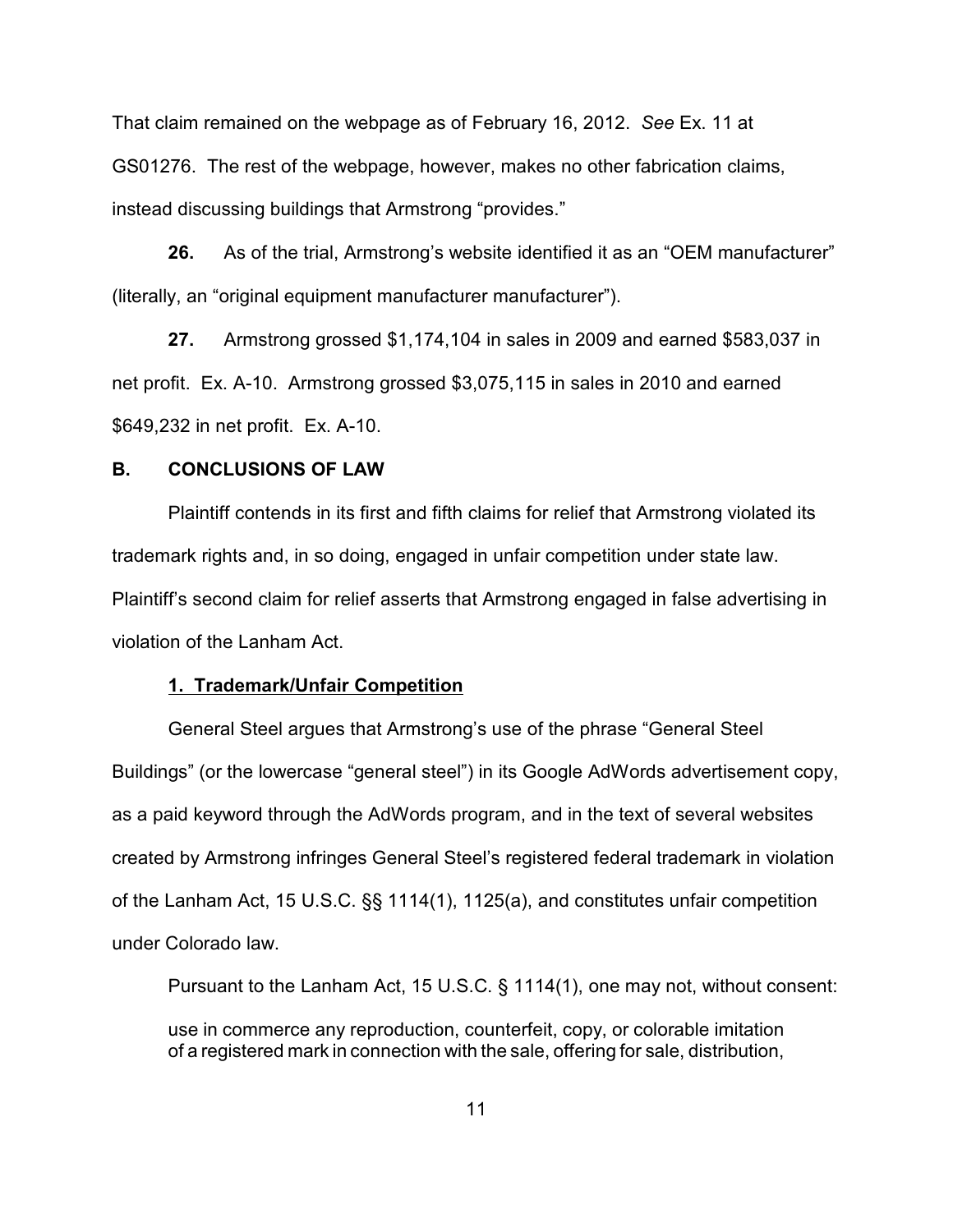or advertising of any goods or services on or in connection with which such use is likely to cause confusion, or to cause mistake, or to deceive.

15 U.S.C. § 1114(1)(a). To succeed on its trademark claim, General Steel must have established (1) that it has a valid and protectable mark in the term "General Steel"; (2) that Armstrong used "General Steel" in commerce without General Steel's consent; and (3) that there is a likelihood of confusion between "General Steel" and Armstrong's use of "General Steel Buildings." *See Utah Lighthouse Ministry v. Found. for Apologetic Info. and Research*, 527 F.3d 1045, 1050 (10th Cir. 2008).<sup>5</sup>

Turning to the elements of General Steel's trademark claim, defendants do not dispute that General Steel did not consent to Armstrong's use of the words "General Steel." Nor does Armstrong dispute having used the phrase "General Steel" in commerce. Rather, it argues that General Steel does not have a valid and protectable mark in the words "General Steel," and has failed to show a likelihood of confusion. The Court disagrees.

Pursuant to § 1057(b) of Title 15 of the United States Code, "[a] certificate of registration of a mark upon the principal register provided by this chapter shall be prima facie evidence of the validity of the registered mark and of the registration of the mark,

 $5$  Plaintiff also contends that Armstrong engaged in unfair competition under Colorado law. Plaintiff argues that such a claim is broader than, and not analyzed in parallel with, its Lanham Act trademark claim, citing *NetQuote, Inc. v. Byrd*, 504 F. Supp. 2d 1126 (D. Colo. 2007). The *NetQuote* court, however, made clear that "the tort of unfair competition in Colorado has not been expanded to provide a cause of action for any alleged improper conduct by a competitor that deceives a plaintiff or its clients." *Id.* at 1133. Furthermore, the Tenth Circuit, in *Utah Lighthouse Ministry*, has since made clear that "[t]rademark infringement is a type of unfair competition; the two claims have virtually identical elements and are properly addressed together as an action brought under . . . section 43 of the Lanham Act." 527 F.3d at 1050.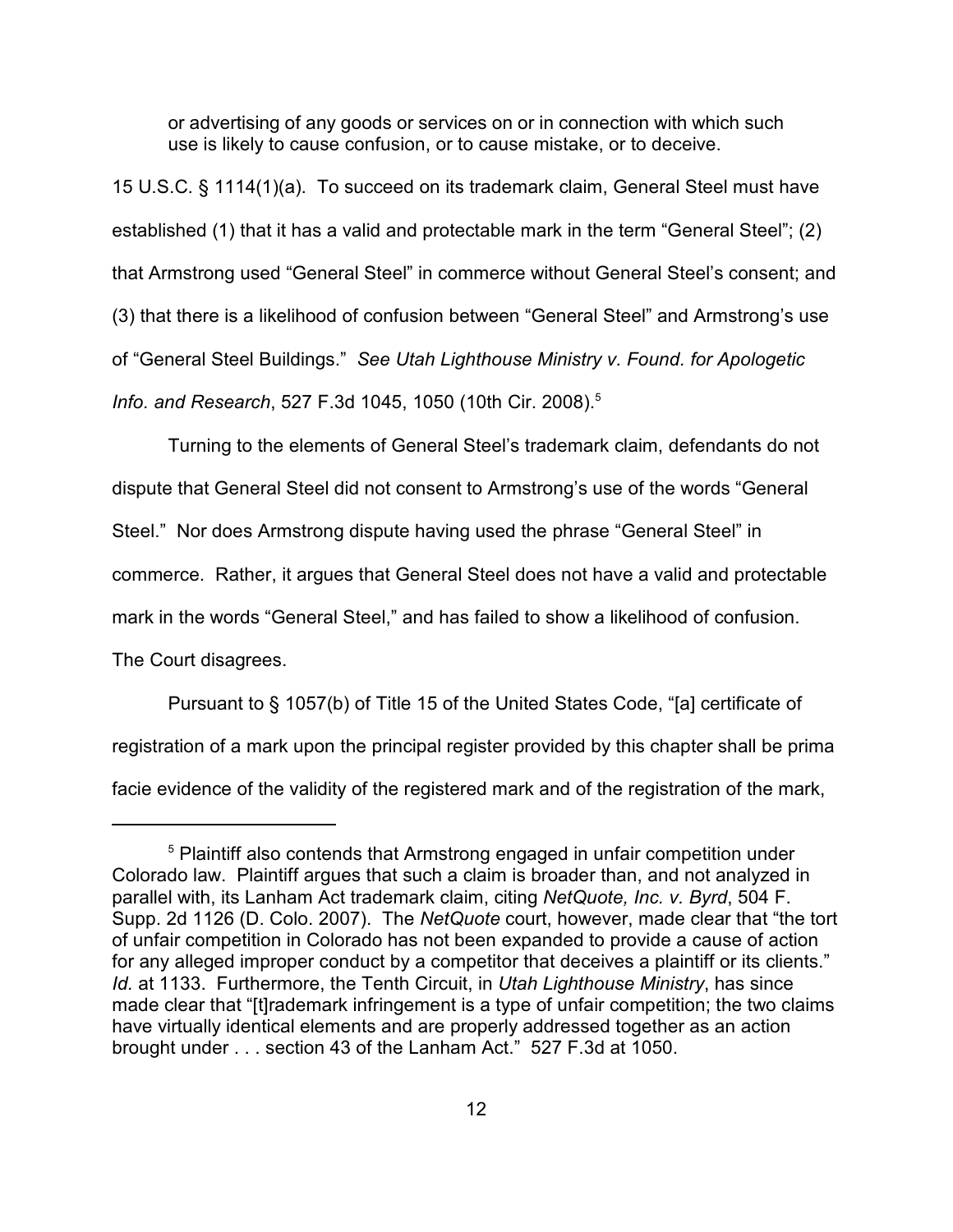of the owner's ownership of the mark, and of the owner's exclusive right to use the registered mark in commerce on or in connection with the goods or services specified in the certificate, subject to any conditions or limitations stated in the certificate." General Steel registered its trademark with the United States Patent and Trademark Office on May 18, 2001. *See* Ex. 2. The registration included the General Steel logo, consisting of the outline of a building with horizontal lines and the words "General Steel Corporation," with "General Steel" appearing in letters over twice as large as the letters of the word "Corporation." *See id.* General Steel has demonstrated that its logo is presumptively valid, shifting the burden to Armstrong to rebut the presumption. $^{\rm 6}$ 

Instead of offering evidence of invalidity, however, Armstrong contends that plaintiff enjoys no protection for the words "General Steel" when used separately from its registered logo. The Court, however, concludes that the words "General Steel" are the "most salient feature" of plaintiff's registered logo mark and, thus, the presumption of validity extends to those words as well.<sup>7</sup> See KP Permanent Make-Up, Inc. v. Lasting *Impression I, Inc.*, 408 F.3d 596, 604 (9th Cir. 2005) ("In *Park 'N Fly* [*v. Dollar Park and*

 $6$  General Steel also contends that, because it has been in continuous use since registration more than five years ago, its trademark is now "incontestable." *See* 15 U.S.C. § 1065. During the trial, however, plaintiff did not introduce evidence that it filed "an affidavit . . . with the Director within one year after the expiration of any such fiveyear period setting forth those goods or services stated in the registration on or in connection with which such mark has been in continuous use for such five consecutive years and is still in use in commerce . . . ." 15 U.S.C. § 1065(3).

 $\frac{7}{7}$  As stated in the findings of fact, General Steel has also registered the word mark "GENERAL STEEL CORPORATION." *See* Ex. 1. Armstrong has not offered any evidence to rebut the presumption that General Steel's word mark is valid. For the purpose of this analysis, however, the Court need not decide whether the presumption of validity in the work mark "General Steel Corporation" extends to the phrase "General Steel" standing alone.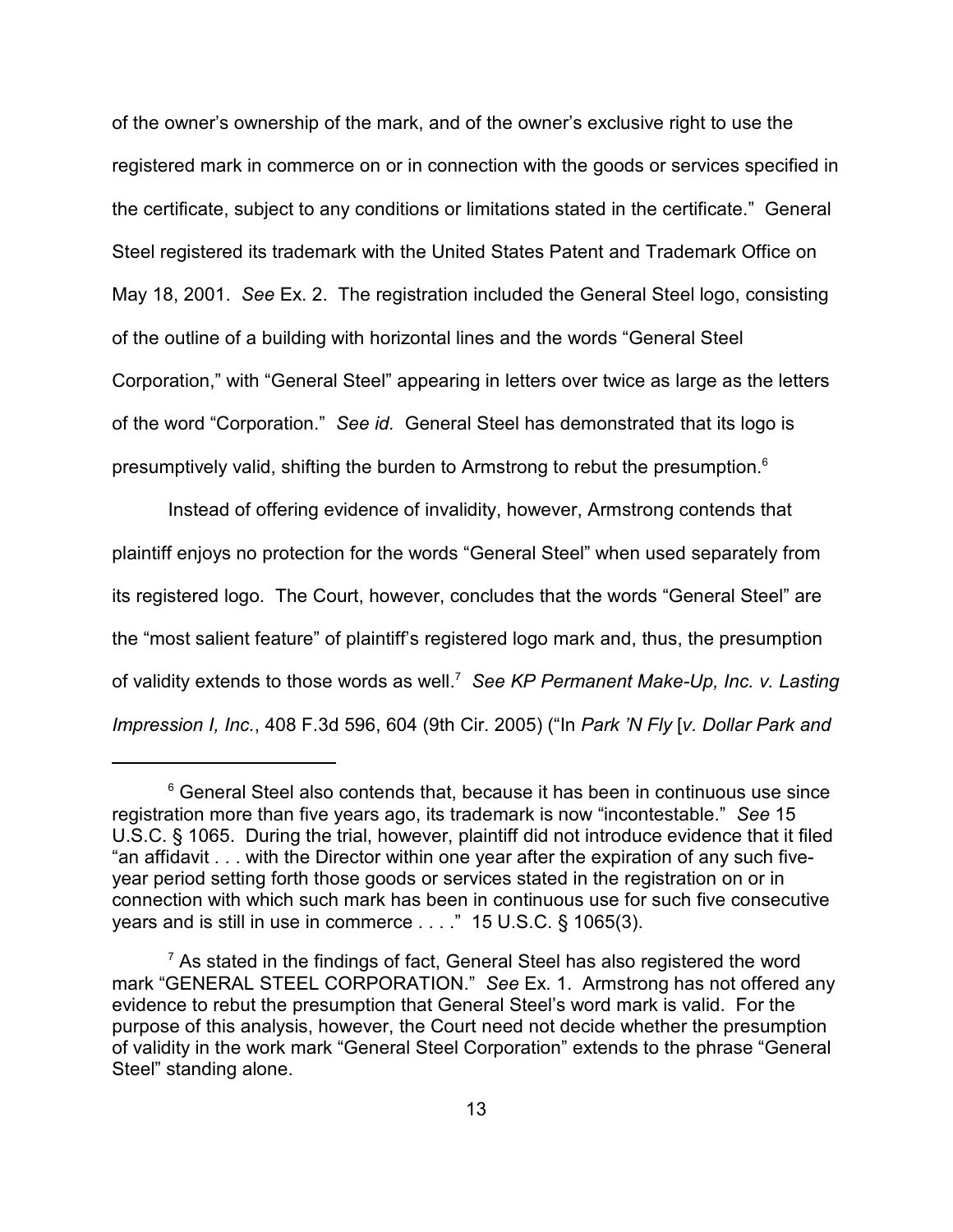*Fly, Inc.*, 469 U.S. 189, 201 (1985)], the words were held to be the most salient feature of a logo with an airplane; whereas in this case the words in white on a black background are virtually the only salient feature of the logo."). Defendants' failure to produce any evidence rebutting the presumption of validity is sufficient grounds for concluding that General Steel has a valid and protectable mark in the term "General Steel."

Furthermore, although it did not bear the burden of doing so, plaintiff has established that "General Steel" has acquired secondary meaning and therefore is entitled to protection. "A mark has acquired secondary meaning if because of association with a particular product or firm over a period of time it has come to stand in the minds of the public as a name or identification for that product or firm." *Marker Int'l v. DeBruler*, 844 F.2d 763, 764 (10th Cir. 1988) (internal quotations and citations omitted). As outlined above in the findings of fact, plaintiff presented circumstantial evidence regarding: "(1) the length and manner of its use, (2) the nature and extent of advertising and promotion of the mark and (3) the efforts made in the direction of promoting a conscious connection, in the public's mind, between the name or mark and a particular product or venture." *Donchez v. Coors Brewing Co.*, 392 F.3d 1211, 1218 (10th Cir. 2004) (citation and quotation marks omitted).

General Steel has spent over \$50 million on marketing since the late 1990s, primarily on radio advertisements. Those advertisements, by their nature, do not include the logo. Mr. Knight testified that the advertisements were aimed at creating an association in people's minds between steel buildings and his company and that, in his estimation, that association was achieved. The Court finds that the record supports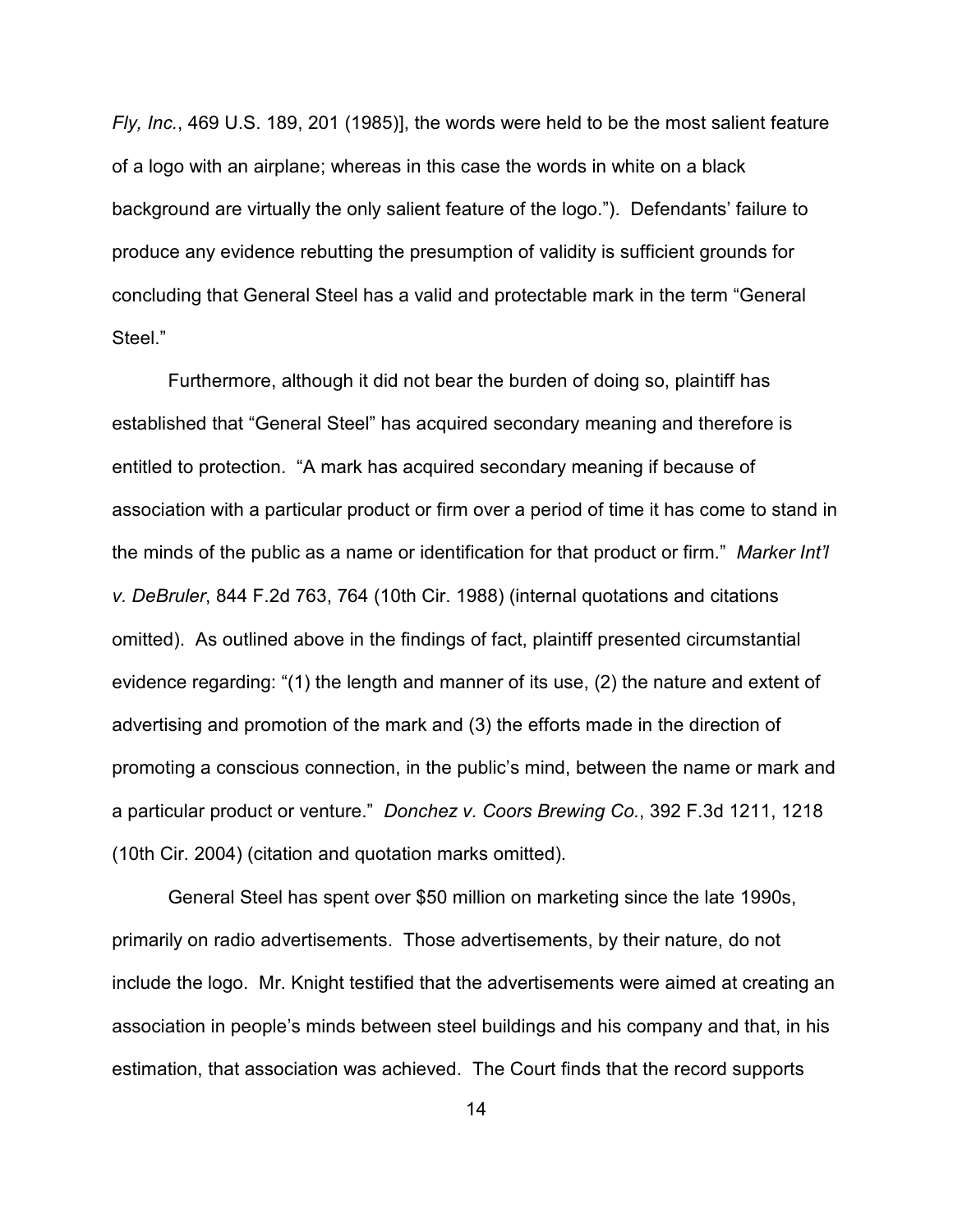that belief. Mr. Knight testified–and defendants did not dispute–that General Steel is the third most searched term in the metal building industry after generic searches for "steel buildings" and "metal buildings."

Widespread awareness of the plaintiff's name is corroborated by the nature of Armstrong's use of the term "general steel" in the copy of its AdWords advertisements. *See, e.g.*, Ex. 3 at GS00248 ("Don't Buy General Steel Without Pricing Armstrong First"). Armstrong's advertisements reveal that Armstrong deems "General Steel" to be a strong mark associated with a particular company. The Court finds that, if Armstrong considered itself a seller of "general steel" buildings, it would not have issued advertisements instructing consumers not to buy "general steel." *See id.* Moreover, Armstrong apparently determined that using "General Steel" would catch the attention of consumers interested in buying General Steel Corporation products. *See* Docket No. 95-2 at 4 ("General Steel Buildings. Before You Buy General Steel Price Armstrong Steel First!"). Armstrong presented no credible evidence that "general steel" is a term actually used to describe the product sold by either General Steel or Armstrong. $8$ 

Further, the Court has found that Mr. Chumley was responsible for creating a website entitled generalsteelscam.com. The Court does not believe that, if Mr.

<sup>&</sup>lt;sup>8</sup> Armstrong points to its use of "general steel" on its website to describe certain products. That use demonstrates an attempt to embed search terms in website text, often with awkward results. *See, e.g.*, Ex. 11 at GS01276 ("prefab general steel all purpose steel buildings"). This merely emphasizes the point that Armstrong was targeting General Steel by use of that term. The only other documents using "general steel" in the manner offered by Armstrong are the articles purportedly written by Jeff Knight for which the Court has found Mr. Chumley to be responsible. *See, e.g.*, Ex. 30 at GS01188. These articles' use of "general steel" seems to be an effort by Mr. Chumley to direct consumers conducting internet searches regarding General Steel to these disparaging articles.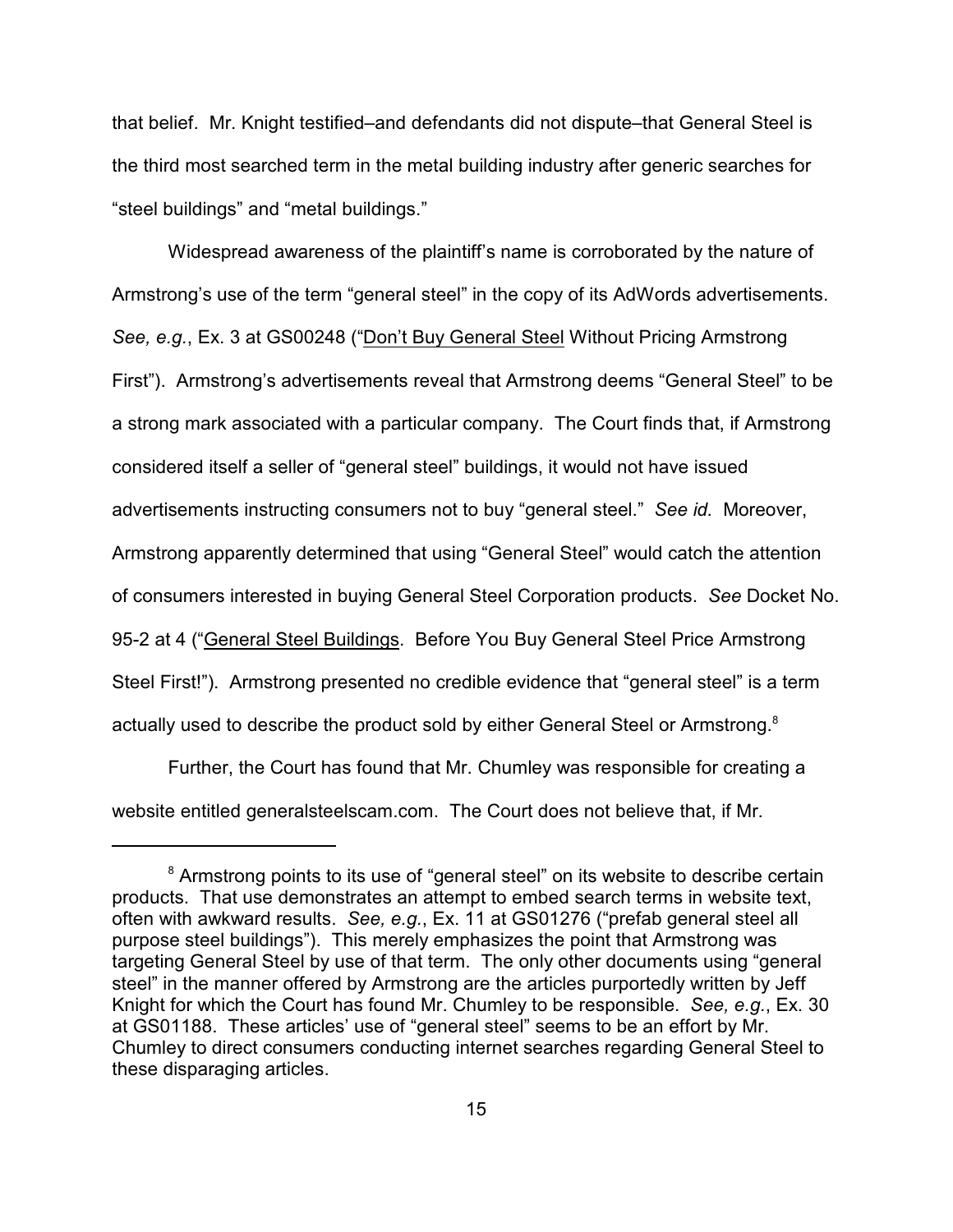Chumley was in the business of selling "general steel," he would create a website with a title implying that the product might be a scam. Rather, the website was intended, and likely was understood, to be directed at plaintiff. *See* Ex. 30 at GS01168 ("General Steel Scam is a worldwide online consumer reporting Web site and publication that allows customers who have been ripped off by General Steel to file and document complaints about General Steel Buildings, Anthem Steel Buildings, Discount Steel Buildings, Capital Steel Buildings and CEOs Jeff Knight and Nathan Wright.").

The question then becomes whether there is a likelihood of confusion between "General Steel" and Armstrong's use of the term in its AdWords campaign and on websites it has created. *See Utah Lighthouse Ministry v. Found. for Apologetic Info. and Research*, 527 F.3d 1045, 1050 (10th Cir. 2008). The Court begins by assessing the likelihood of confusion caused by Armstrong's use of "General Steel" or "general steel" in the copy of its Adwords advertisements. The Court next assesses the likelihood of confusion based on Armstrong's purchase of "general steel" as a keyword for internet searches.

"Several factors are relevant in determining whether there is a likelihood of confusion: (i) the degree of similarity between the marks, including the mark's appearance, pronunciation, suggestion, and manner of display; (ii) strength or weakness of the plaintiff's mark; (iii) the intent of the alleged infringer in adopting its mark; (iv) similarities and differences of the parties' goods, services, and marketing strategies (also stated as the relation in use and the manner of marketing between the goods and services marketed by the competing parties); (v) the degree of care likely to be exercised by purchasers of the goods or services involved; and (vi) evidence of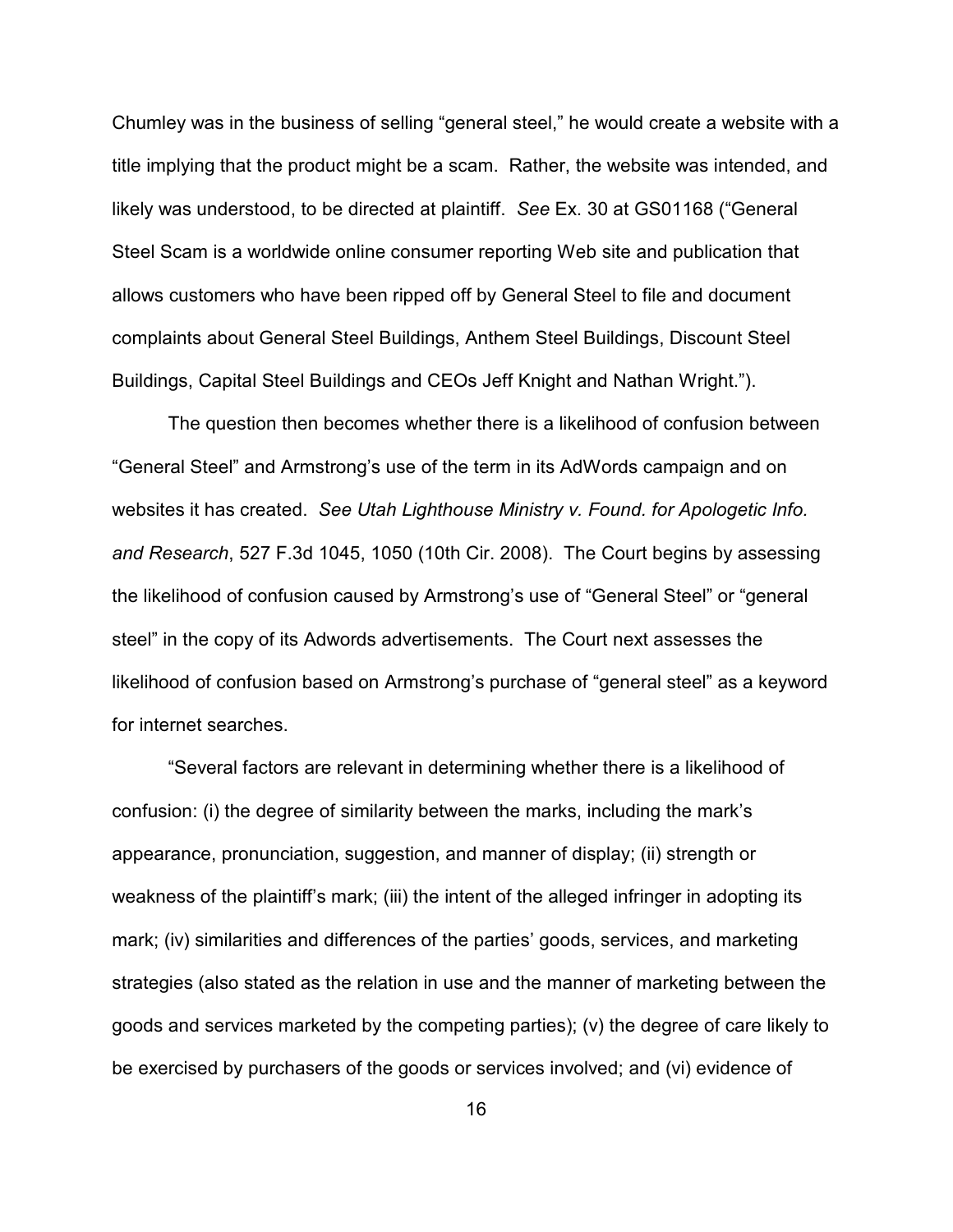actual confusion." *HealthONE of Denver, Inc. v. UnitedHealth Group Inc.* 872 F. Supp. 2d 1154, 1174 (D. Colo. 2012) (citing *Heartsprings, Inc. v. Heartspring, Inc.*, 143 F.3d 550, 554 (10th Cir. 1998)).

The Court begins by noting that the similarity in the products sold and the parties' respective marketing strategies, particularly more recently, weigh in favor of finding a likelihood of confusion. In addition, the similarity in sound and plain text appearance of "General Steel" and Armstrong's use of "General Steel Buildings" in its ads are quite strong. *See Vail Associates, Inc. v. Vend-Tel-Co., Ltd.*, 516 F.3d 853, 869 (10th Cir. 2008) ("The degree of similarity between marks turns upon sight, sound, and meaning."); *cf. Sally Beauty Co., Inc. v. Beautyco, Inc.*, 304 F.3d 964, 972 (10th Cir. 2002) ("'Generic Value Products' . . . is not visually similar to 'GENERIX.' Marianna's mark consists of three words, while Beautyco's consists of only one. Although both marks begin with the same six letters, this similarity is not enough to outweigh the visual differences in the marks."). Armstrong bases its argument that the marks are dissimilar on a comparison of plaintiff's logo and its use of "General Steel Buildings." But, as the Court concluded above, plaintiff holds a protected word mark in "General Steel," and Armstrong does not contest the similarity of its word usage and that mark.<sup>9</sup>

As noted above, the nature of Armstrong's use of "general steel" indicates that the mark has acquired significant strength. That use, however, does not so clearly

 $9$  Furthermore, to the extent Armstrong attempts to distinguish its use by noting that it does not use "Corporation" after "General Steel," the Court finds such an argument unavailing. As noted above, "General Steel" is the most salient feature of the registered mark and the phrase "General Steel" has acquired secondary meaning. Therefore, omission of the word "corporation" does not permit Armstrong to use "General Steel."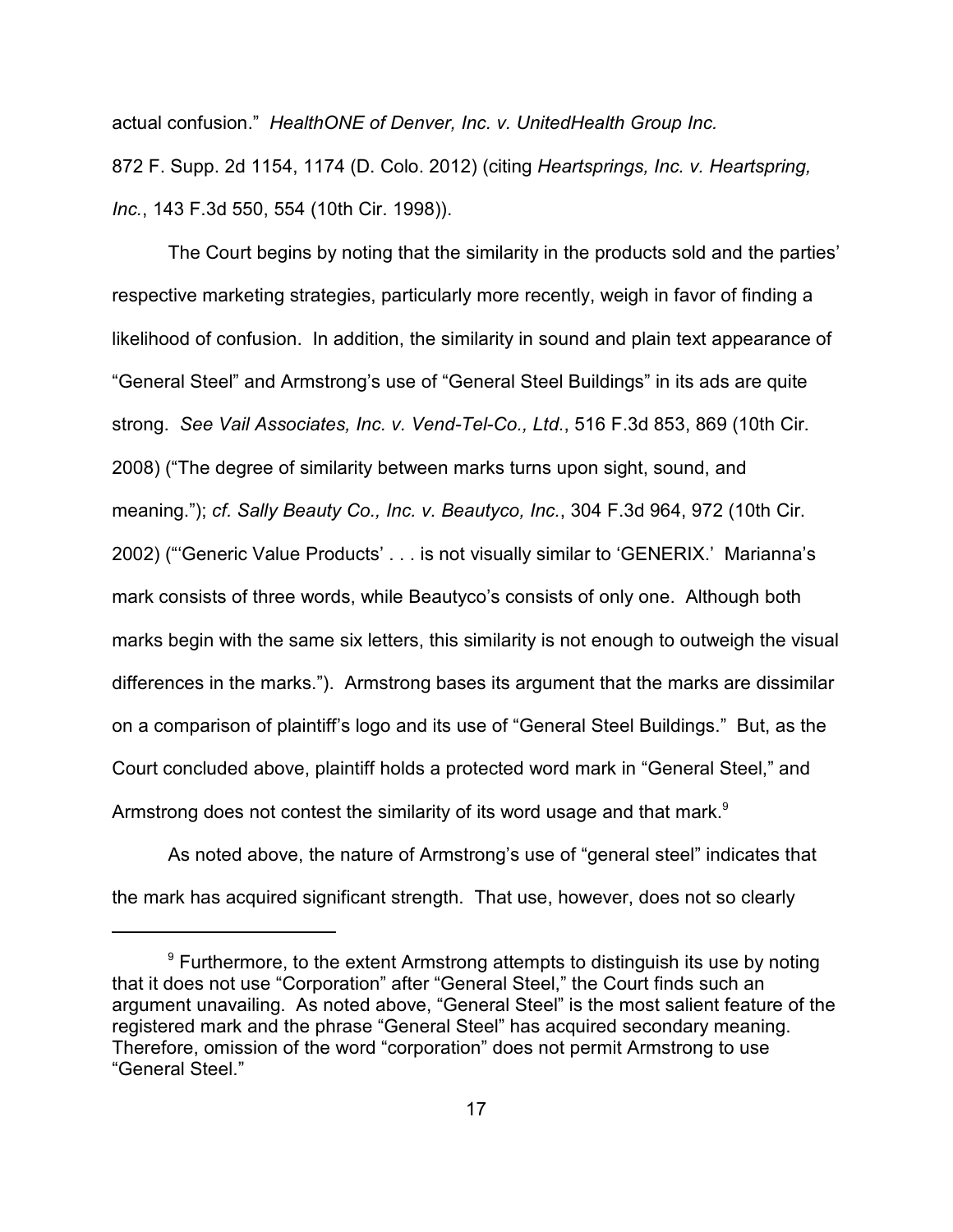establish an intent to cause confusion. Rather, as demonstrated by Armstrong and Mr. Chumley's creation of other websites dedicated to maligning General Steel, the advertising campaign was largely designed to create a strong contrast between the companies, as illustrated by use of the phrase "Don't Buy General Steel."

Nevertheless, there were some advertisements that demonstrate an intention to confuse consumers. *See* Ex. 3 at GS00118 ("General Steel Buildings www.ArmstrongSteelBuildings.com); Ex. 3 at GS00299 ("General Steel Buildings . . . www.ArmstrongSteelBuildings.com); Ex. 3 at GS00305. $^{\rm 10}$  It is these advertisements to which the Court assumes plaintiff refers when it argues that Armstrong caused initial interest confusion. "Initial interest confusion is a 'bait and switch' tactic that permits a competitor to lure consumers away from a service provider by passing off services as those of the provider, notwithstanding that the confusion is dispelled by the time of sale." *Vail Associates*, 516 F.3d at 872. In light of the nature of the advertisements, the Court suspects that certain customers may well have been lured to Armstrong's website believing they were heading to General Steel's. Although those customers could have easily left upon having any confusion dispelled, Armstrong would have potentially benefitted from the goodwill of General Steel by retaining any customers who were initially confused.

 $10$  On September 5, 2012, plaintiff filed a document entitled "Plaintiff's Submission of New Additional Evidence" [Docket No. 334] to which it attaches what it contends to be evidence of an ongoing advertisement campaign directed at General Steel. On December 12, 2012, plaintiff filed a similar document entitled "Plaintiff's Submission of New Evidence Regarding Judicial Arbiter Group Posting by Defendants." Docket No. 337. Plaintiff, however, has not filed a motion seeking to reopen the evidence. The Court has therefore not considered this evidence.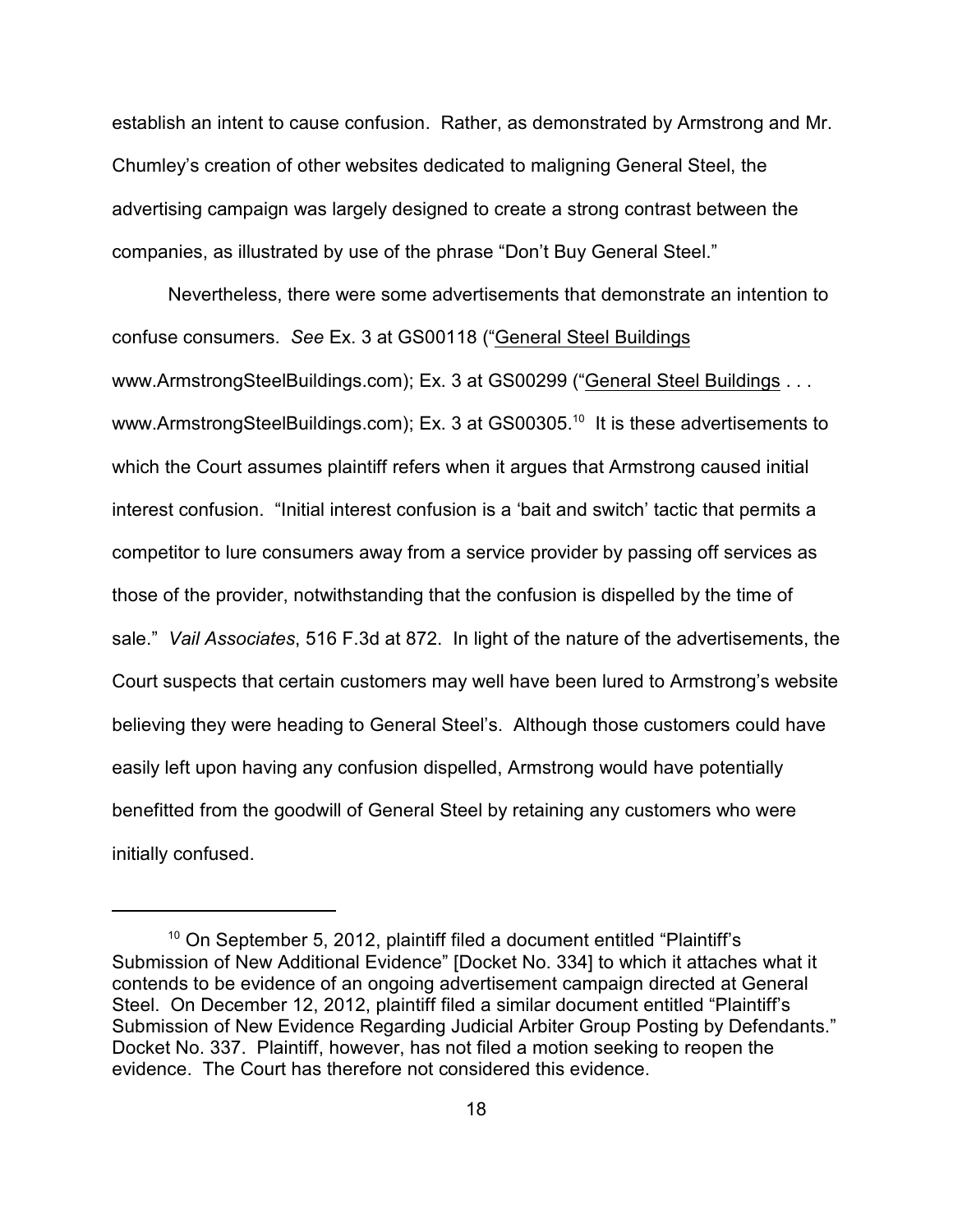However, "a court cannot simply assume a likelihood of initial interest confusion, even if it suspects it," as the "proponent of such a theory must prove it." *Id.*; *cf. Network Automation, Inc. v. Advanced Systems Concepts, Inc.*, 638 F.3d 1137, 1149 (9th Cir. 2011) ("[W]hen we examine initial interest confusion, the owner of the mark must demonstrate likely confusion, not mere diversion."); *1-800 Contacts, Inc. v. Lens.com, Inc.*, 755 F. Supp. 2d 1151, 1173 (D. Utah 2010) ("'Likelihood of confusion' signifies more than a mere possibility.").

Other than its suspicions, plaintiff offered no evidence at trial of actual confusion. Although plaintiff is "not required to bring forth incidents of actual confusion to succeed in an infringement case," *Sensient Technologies Corp. v. SensoryEffects Flavor Co.*, 613 F.3d 754, 768 (8th Cir. 2010), this factor weighs against finding a likelihood of confusion. Moreover, the fifth factor in the test, degree of care used when purchasing the product, greatly diminishes any initial advantage Armstrong might have gained from improperly drawing people to its website. Evidence at trial showed that steel buildings are expensive, complicated to erect, and are not the type of purchase that would be made without a thorough consideration of the available options. The degree of care required to purchase a steel building decreases the likelihood that a customer's choice would be significantly impacted by stumbling across one company's website before another's. These factors cut against a likelihood of confusion between the two companies based on the use of "general steel" in Armstrong's AdWords campaign.

In light of the foregoing, the Court finds that plaintiff has failed to demonstrate a likelihood of confusion between Armstrong's use of "General Steel" in the advertising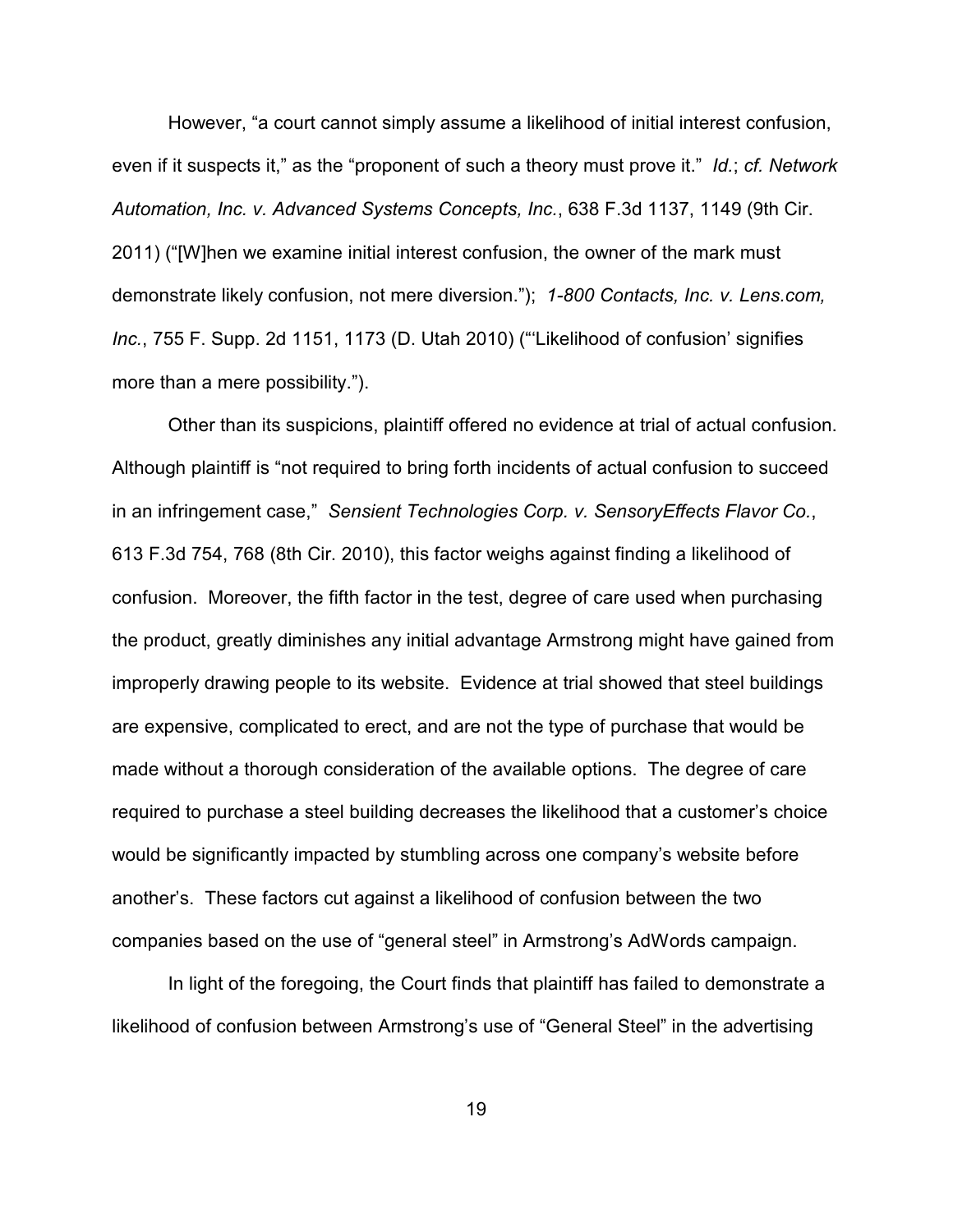copy of its AdWords campaign and plaintiff's protected word mark. While Armstrong was using the term to refer to plaintiff's company, the Court does not find the record supports the finding that such use was likely to cause confusion among consumers in light of all of the surrounding information that identified Armstrong Steel as the source of the website and distinguished Armstrong Steel from General Steel. *Cf. Toyota Motor Sales, U.S.A., Inc. v. Tabari*, 610 F.3d 1171, 1179 (9th Cir. 2010) ("[R]easonable, prudent and experienced internet consumers . . . . skip from site to site, ready to hit the back button whenever they're not satisfied with a site's contents. They fully expect to find some sites that aren't what they imagine based on a glance at the domain name or search engine summary."). General Steel's theory of the case appears directed more toward notions of commercial disparagement. To the extent it contends that the AdWord campaign constitutes trademark infringement, the Court finds that evidence falls short of establishing a likelihood of confusion.

Armstrong did include language on the "May the Best Building Win" webpage as of September 14, 2011 that could potentially confuse a consumer: "Armstrong will Research, Plan and Price your General Steel Materials Construction Project," "Being one of the leading providers of prefabricated general steel buildings and multi-purpose steel buildings projects . . .," "There are a number of reasons why customers turn to us with their multi purpose metal building and general steel buildings project development needs," "Armstrong general steel building structures," "general steel construction," "prefab general steel all purpose steel buildings," "prefabricated general purpose general steel structures," "typical steel buildings and general steel buildings," "general steel buildings and standard purpose metal buildings," "commercial general steel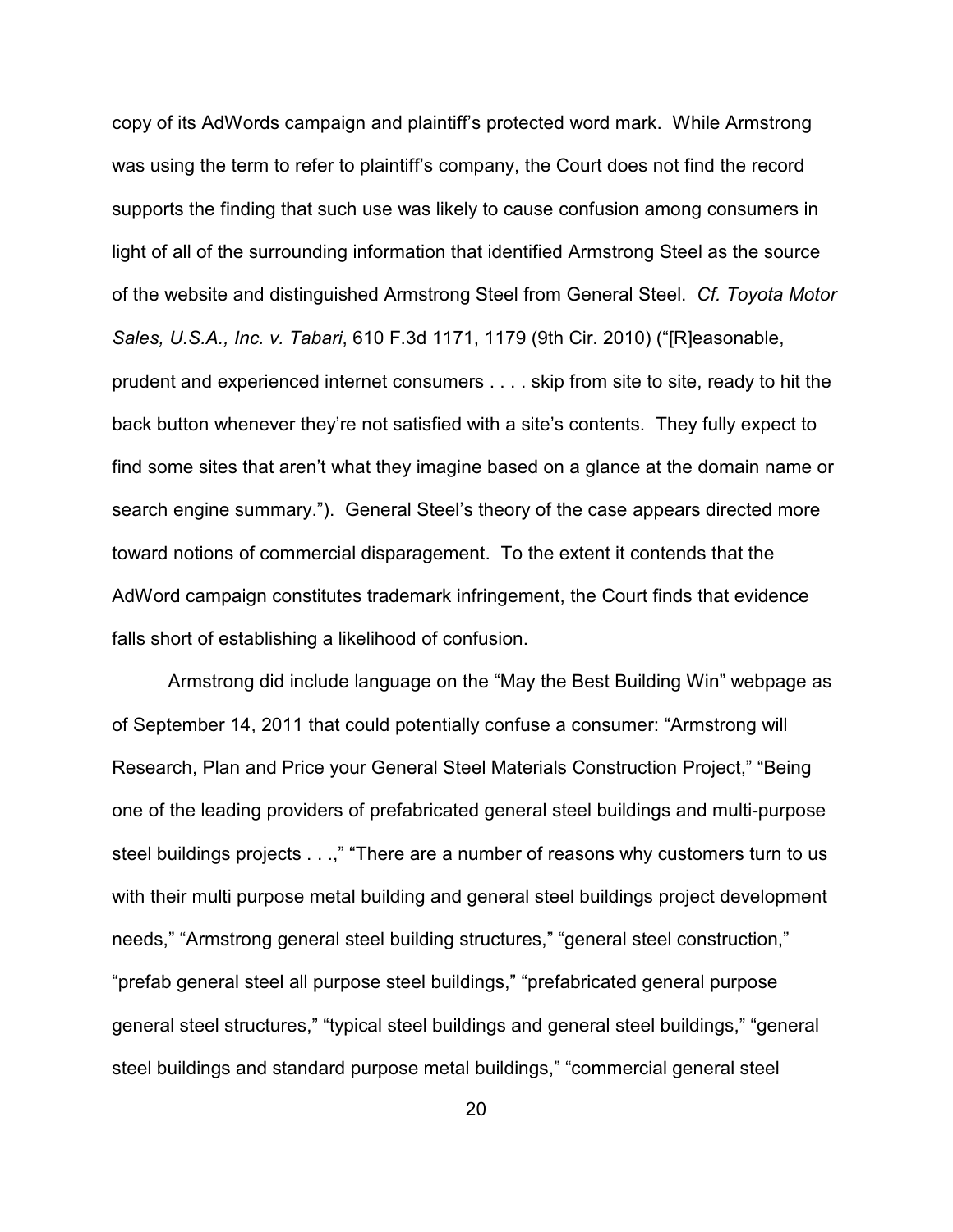buildings," "general steel buildings and standard metal buildings," and "general steel framed buildings." Ex. 10. Nevertheless, this language appeared on a website devoted to contrasting Armstrong with General Steel. In that context, the references are more likely to appear discordant rather than to confuse potential customers as to the source of the product.

The Court finds that defendants' use of "general steel" as a supposedly generic term in website copy was intended to further Armstrong's web search optimization, that is, to increase the likelihood Armstrong's website would appear near the top of the list of organic search results whenever someone ran a search for "general steel." Armstrong also purchased the term "general steel" as a keyword from search engines so that searches incorporating that term would trigger the display of Armstrong's advertisements in the "sponsored links" section of the search results. These uses of "general steel" are not sufficient to support a trademark violation on the theory of initial interest confusion. *See 1-800 Contacts, Inc. v. Lens.com, Inc.*, 755 F. Supp. 2d 1151, 1174 (D. Utah 2010) ("Because a consumer cannot see a keyword, nor tell what keyword generated an advertisement, the court concludes that the mere purchase of a trademark as a keyword cannot *alone* result in consumer confusion. Accordingly, the relevant inquiry here regarding consumer confusion is not just what keyword was purchased, but what was the language of the advertisement generated by that keyword.") (emphasis in original).

Advertisements on Google appear in a list as distinct and independent entries that internet users can browse and select at will. *J.G. Wentworth, S.S.C. Ltd. P'ship v. Settlement Funding LLC*, 2007 WL 30115 at \*7 (E.D. Pa. Jan. 4, 2007). Although the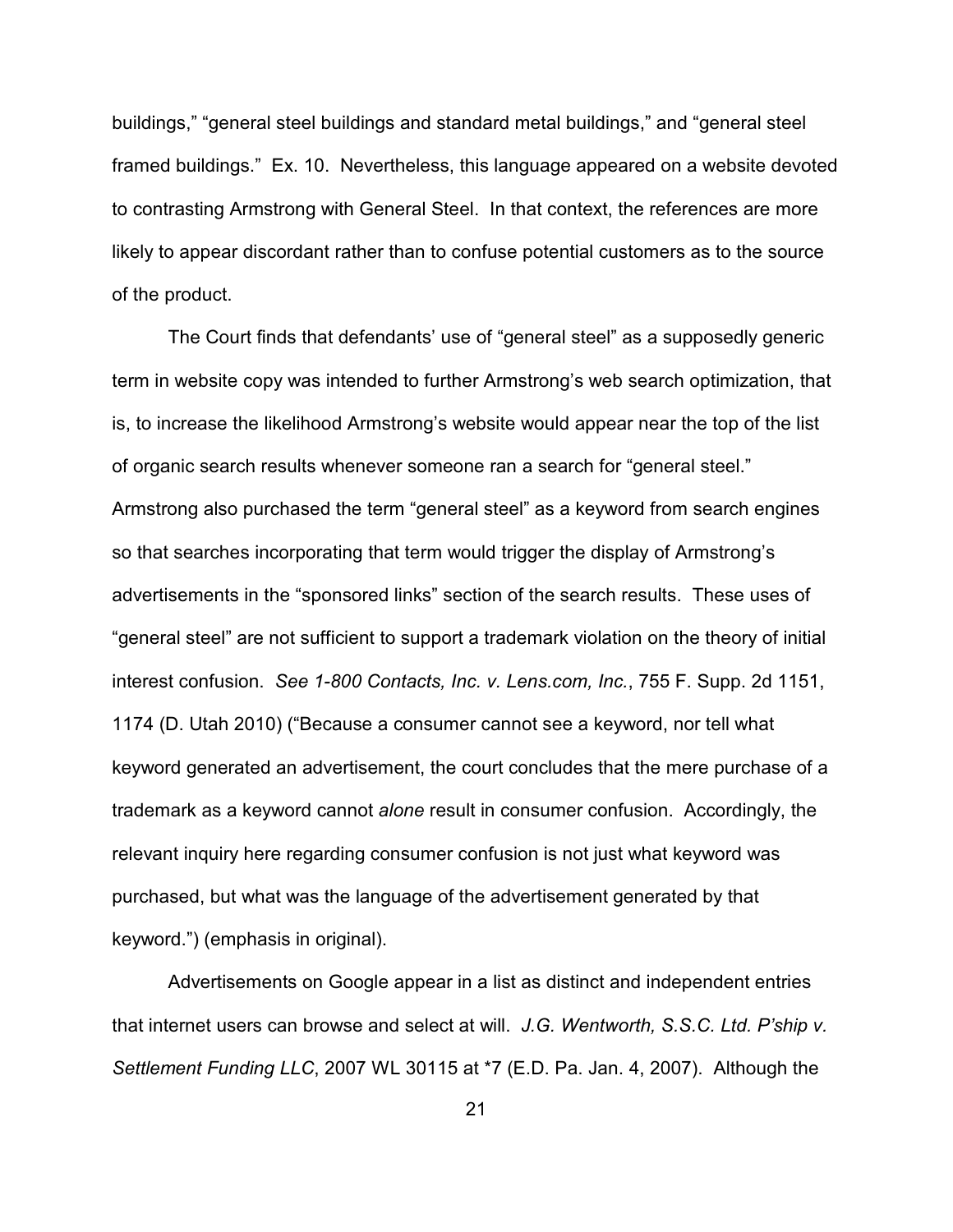appearance of a link in a results list may enhance the likelihood that a user will view the associated page, the user must still make an affirmative decision to select the link. In addition, the connection between the search term entered and the appearance of an advertisement is too attenuated to suggest an actual affiliation between the two. *Mary Kay, Inc. v. Weber*, 601 F. Supp. 2d 839, 856 (N.D. Tex. 2009). Now that "the internet and its vast search capabilities are no longer new to society as a whole," it is much less likely that potential customers–especially the sophisticated business people purchasing steel buildings–would be led by the appearance of an advertisement to believe that two companies known to be in competition were actually affiliated. *S. Snow Mfg. Co. v. Sno Wizard Holdings, Inc.*, 829 F. Supp. 2d 431, 436-37 (E.D. La. 2011). Plaintiff's argument is premised on the assumption that potential customers entering the term "general steel" into a search engine are searching exclusively for that company, as opposed to executing a broader search for all companies selling similar products. *Id*. at 436. In light of this possibility, an overly restrictive rule could actually "destroy the valuable resource that search engines have become if it prevents those search engines from doing what they are designed to do: present users with the information they seek as well as related information the user may also find helpful or interesting." *Mary Kay*, 601 F. Supp. 2d at 856.

For the reasons discussed above, the Court does not find that the advertisements were likely to confuse consumers. Furthermore, as previously mentioned, many of the actual uses of the keywords "general steel" in website text occurred either in the context of a clear comparison or in a context that, while puzzling,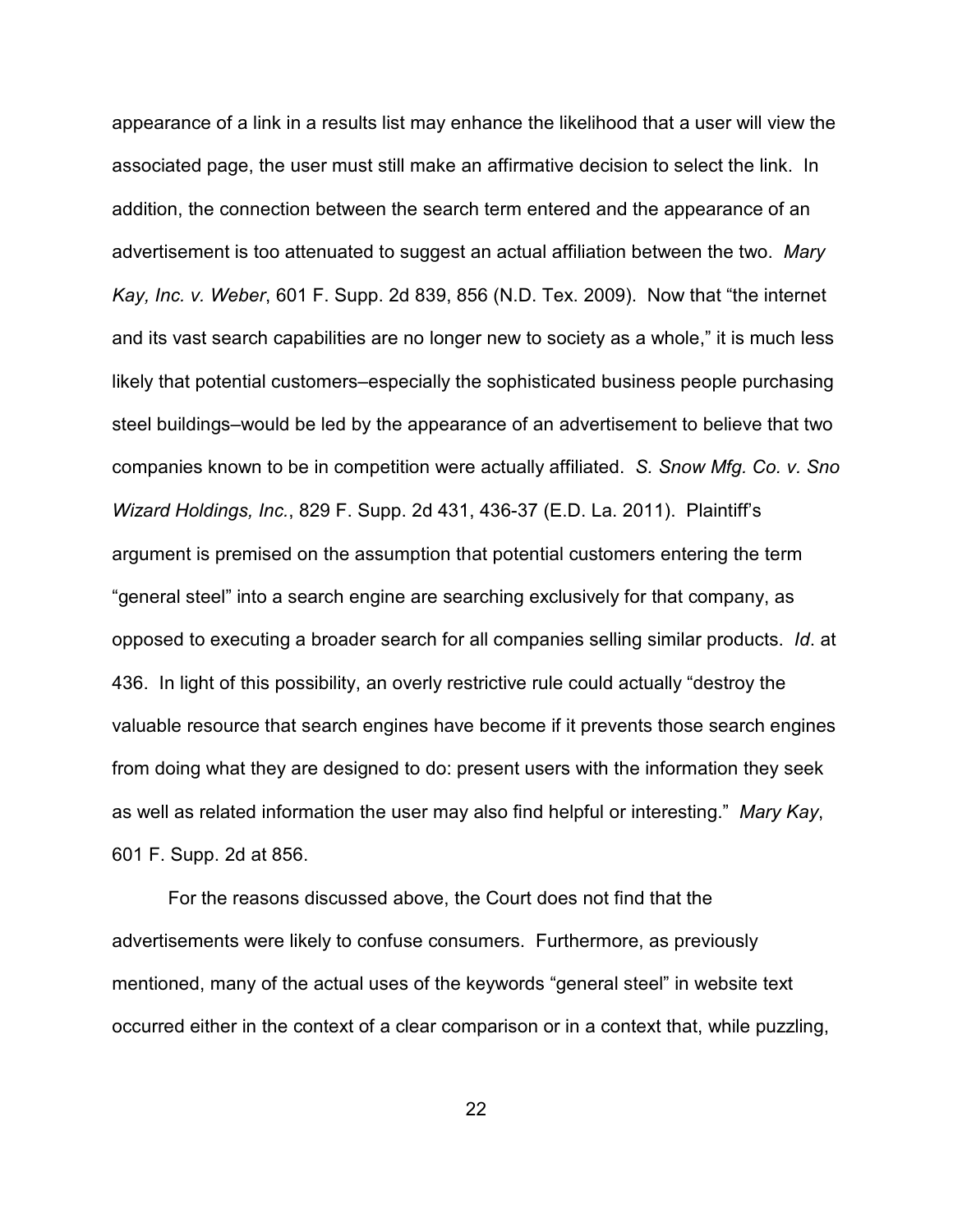was unlikely to confuse consumers as to source.<sup>11</sup> Cf. North Am. Med. Corp. v. Axiom *Worldwide, Inc.*, 522 F.3d 1211, 1223 (11th Cir. 2008) (concluding that a search result had more potential to confuse where there were indications of association including the absence of "comparative advertising in [defendant's] website which would have made clear to consumers that [plaintiff's] and [defendant's] products are competing").

## **2. False Advertising**

General Steel alleges that Armstrong engaged in false advertising in violation of the Lanham Act. The Lanham Act imposes liability on those who "in commercial advertising or promotion, misrepresent[] the nature, characteristics, qualities, or geographic origin of his or her or another person's goods, services, or commercial activities." 15 U.S.C. § 1125(a)(1)(B). A false advertising claim comprises four elements: "(1) that defendant made material false or misleading representations of fact in connection with the commercial advertising or promotion of its product; (2) in commerce,<sup>12</sup> (3) that are either likely to cause confusion or mistake as to (a) the origin, association or approval of the product with or by another, or (b) the characteristics of the goods or services; and (4) injure the plaintiff." *Sally Beauty Co.*, 304 F.3d at 980.

General Steel alleges that Armstrong violated the Lanham Act by: (1) presenting

 $11$  Even assuming that the few advertisements that did not starkly contrast General Steel and Armstrong were found to support a trademark violation, plaintiff has failed to establish any basis for relief. First, plaintiff seeks a permanent injunction, but it admits that the AdWord campaign was discontinued. Plaintiff contacted the search engine companies, who required Armstrong to stop the campaign. Therefore, even assuming Armstrong desired to reinstitute the advertisements, plaintiff fails to demonstrate that it would be possible to do so or that plaintiff would lack an adequate remedy.

 $12$  There is no dispute that the statements at issue were made in commerce.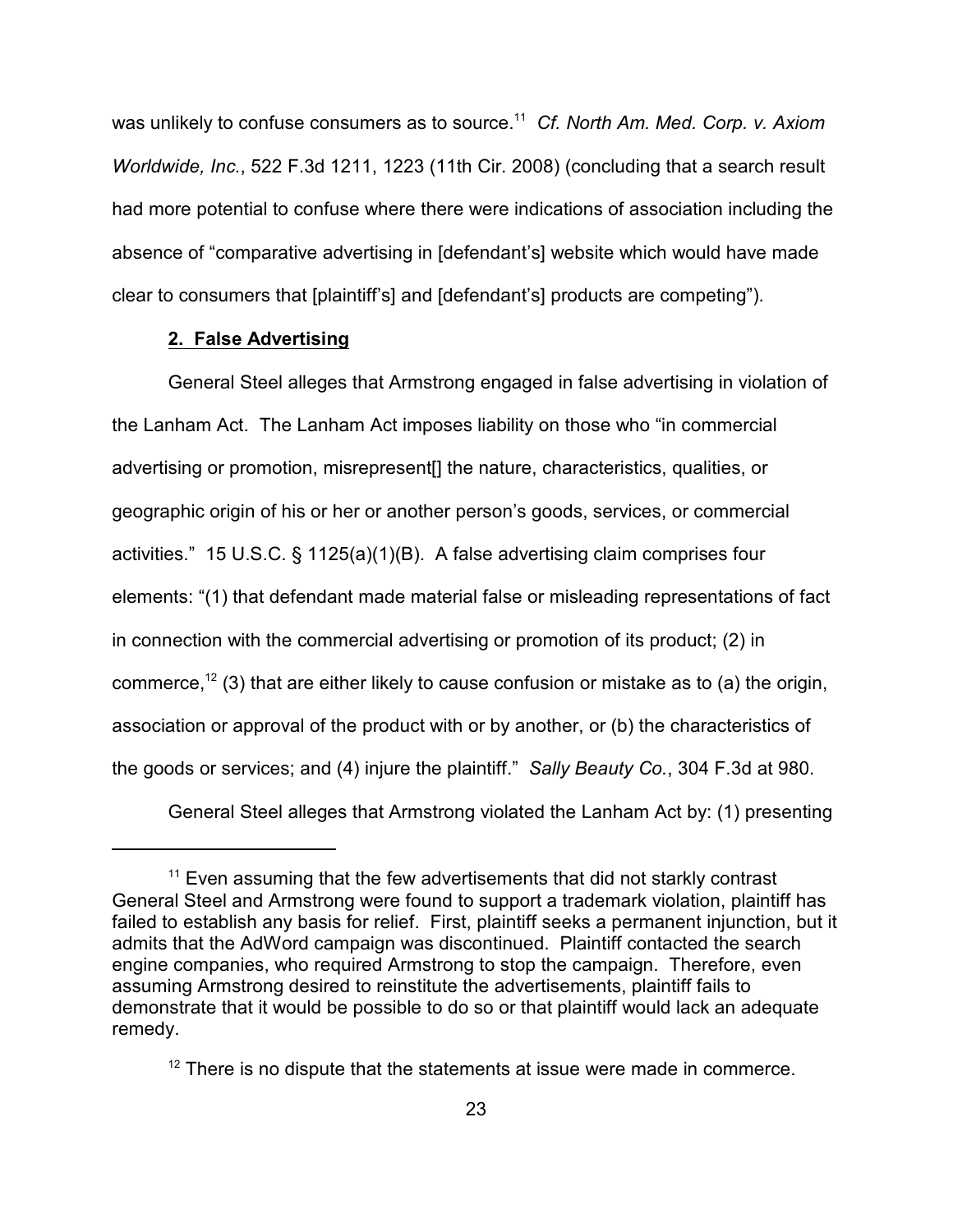itself as a manufacturer that fabricates steel buildings; (2) purporting to use an on-site environmentally controlled painting facility and laser precision engineering; (3) issuing press releases authored under false names touting its charitable endeavors and the international demand for its products; (4) overstating its size and status in the industry; for example, by referring to itself in 2010 as "the leader in metal buildings;" (5) stating that it provided pregalvanized steel and steel fasteners as standard features and that General Steel did not; (6) stating that Armstrong provides "general steel buildings" and "general steel construction;" (7) advertising a generous warranty, but failing to provide customers with warranty documents; and (8) presenting itself as an "OEM manufacturer."

## **a. Falsity**

To fall within the Lanham Act, a statement must be either literally false (that is, false on its face or by necessary implication) or, "although literally true, likely to mislead and to confuse consumers given the merchandising context." *Scotts Co. v. United Indus. Corp.*, 315 F.3d 264, 272-73 (4th Cir. 2002); *Gennie Shifter, LLC v. Lokar, Inc.*, No. 07-cv-01121-JLK-MJW, 2010 WL 126181 (D. Colo. Jan. 12, 2010). To show that a literally true statement is misleading, a plaintiff must present extrinsic evidence establishing that the challenged advertisement tends to mislead or confuse consumers. *Scotts Co.*, 315 F.3d at 273.

The Court finds that Armstrong's claims were literally false, with three exceptions. First, Armstrong's warranty claims were not literally false, since there is no evidence that Armstrong has disclaimed warranties, wrongfully denied claims under an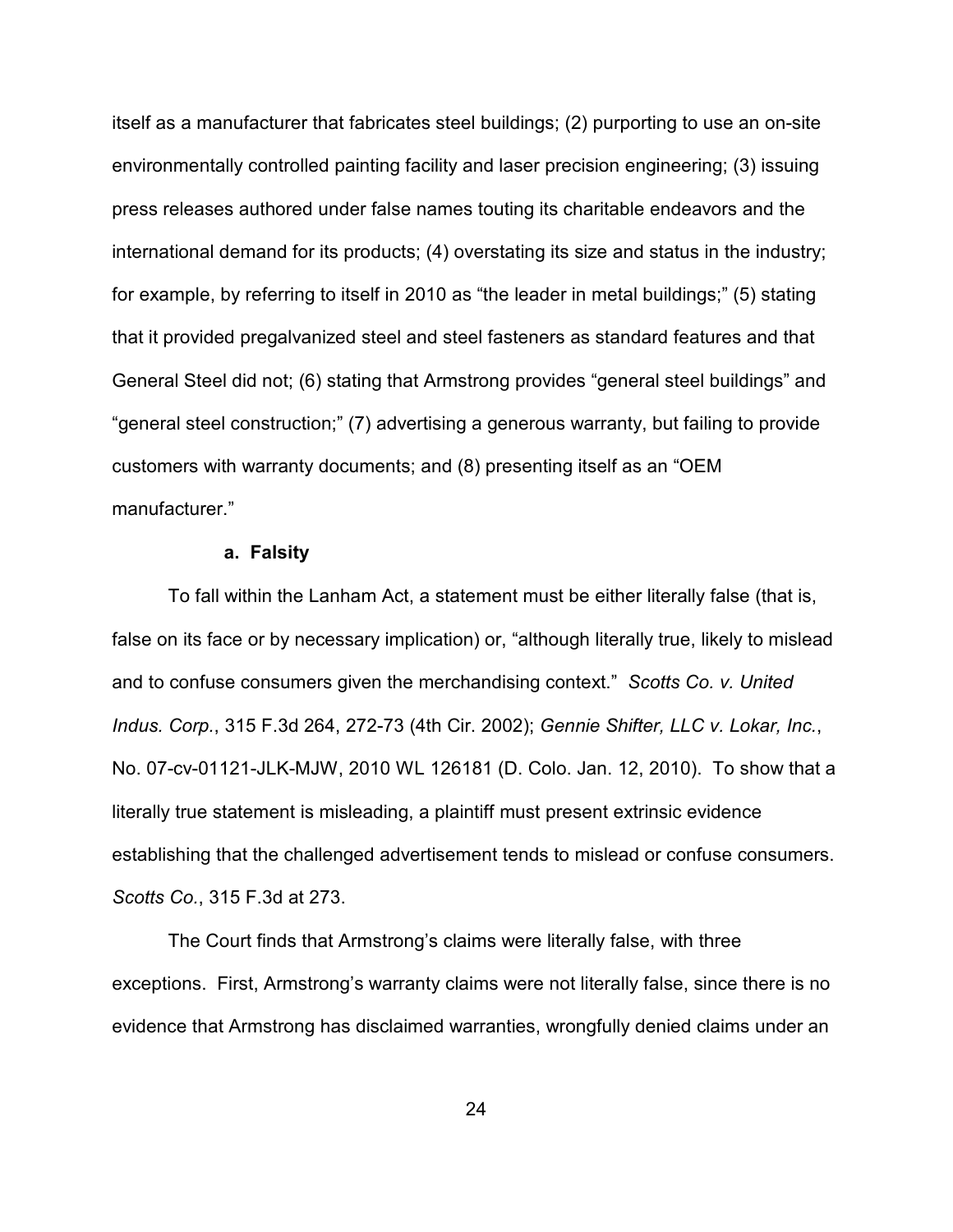existing warranty, or otherwise altered the terms of existing warranties. Under the Uniform Commercial Code, an express warranty is created by any "affirmation of fact or promise made by the seller to the buyer which relates to the goods and becomes part of the basis of the bargain." U.C.C. § 2-313(1)(a). There was no evidence that the representations made to Armstrong customers were insufficient to create a binding and enforceable warranty. *See also Lutz Farms v. Asgrow Seed Co.*, 948 F.2d 638, 644-46 (10th Cir. 1991) (holding that statements made in "brochures or other promotional literature" can create an express warranty even in the absence of actual customer reliance).

Second, the evidence at trial was not sufficient to distinguish Armstrong's claims regarding industry leadership from puffing. Puffing is "[t]he expression of an exaggerated opinion–as opposed to a factual misrepresentation–with the intent to sell a good or service." BLACK'S LAW DICTIONARY 1353 (8th ed. 2004). The two key features of puffery are its resistance to verification and its tendency to be filtered out by consumers as expected exaggeration. *Alpine Bank v. Hubbell*, 555 F. 3d 1097, 1106 (10th Cir. 2009); David A. Hoffman, *The Best Puffery Article Ever*, 91 IOWA L. REV. 1395, 1402-03 (2006). In addition, courts consider the relative expertise and overall size of the audience for a particular claim; the greater the buyer's expertise or the wider the audience, the more likely it is that the statement is puffery. *Alpine Bank*, 555 F.3d at 1106-7.

In contrast to terms like "safest" or "quicker" that are capable of precise measurement, the term "leading" is like "best" in that, on its own, it is too vague for objective evaluation. *See Giles v. Inflatable Store, Inc.*, No. 07-cv-00401-PAB-KLM,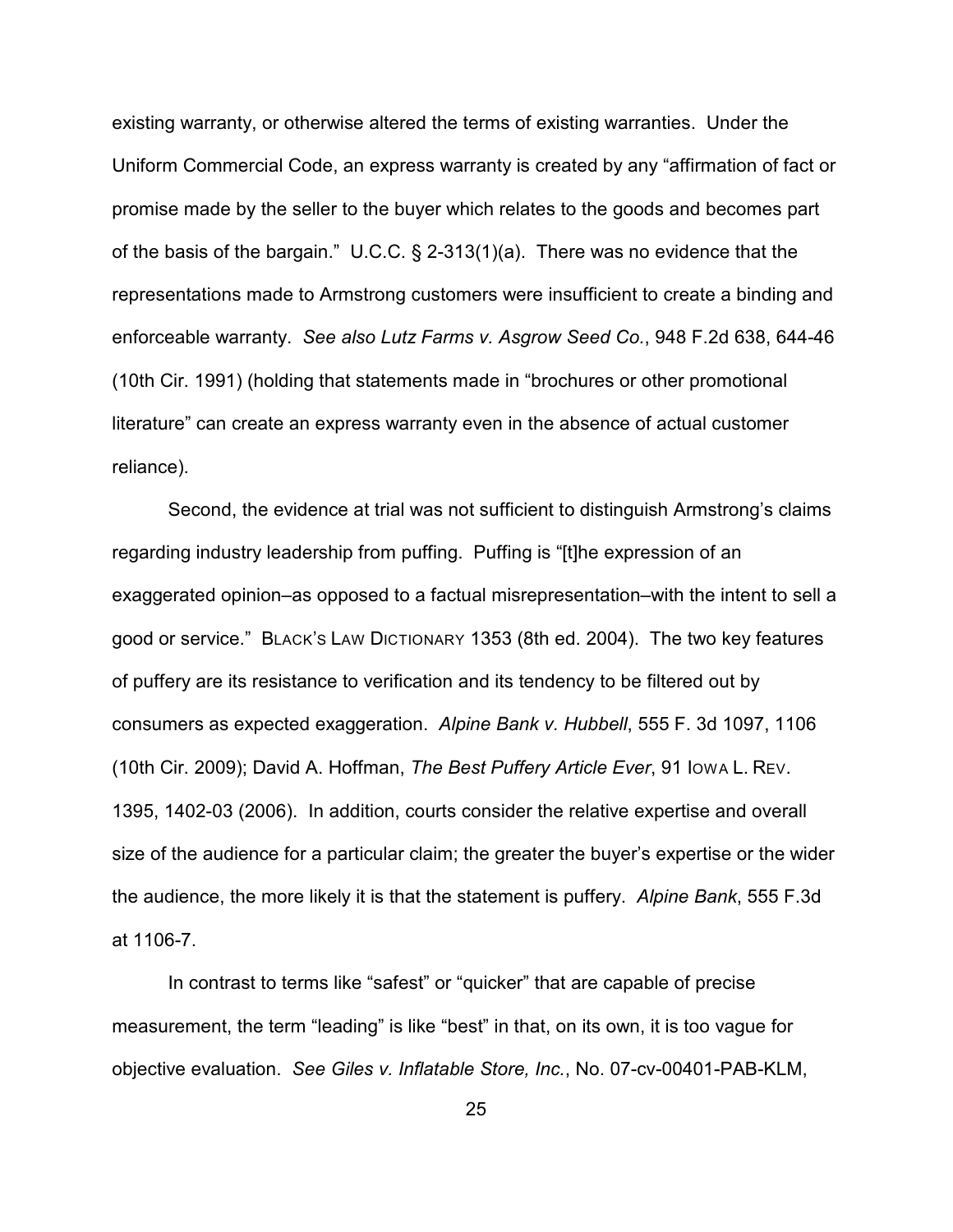2009 WL 961469, at \*3-4 (D. Colo. Apr. 6, 2009); *Guidance Endodontics, LLC v. Dentsply Int'l, Inc.*, 2011 WL 1336473, at \*7-8 (D.N.M. Mar. 31, 2011). General Steel has not provided a concrete definition of the term against which to measure Armstrong's claims. Given the relative sophistication of individuals seeking to purchase steel buildings, the size of the audience targeted by internet advertising, and the placement of these claims within lengthy paragraphs extolling the unspecified virtues of Armstrong,  $13$  there is no evidence that any consumer did or would interpret these claims as anything more than puffing.

Third, General Steel did not show by a preponderance of the evidence that Armstrong's claim to be an OEM manufacturer is false. Armstrong's witnesses consistently testified that an OEM manufacturer is an entity that designs, but does not manufacture, the components of the products it sells, and that Armstrong employs engineers to design the components of its steel buildings. The Court finds that this testimony was credible. Moreover, General Steel did not present evidence showing that this term did or would mislead consumers.

As General Steel did not present sufficient evidence to show that Armstrong's warranty offer, its characterization of itself as an industry leader, or its characterization of itself as an OEM manufacturer were misleading, these statements cannot support a false advertising claim under the Lanham Act.

 $13$  For example, "Your experience working with Armstrong Steel Buildings will rank among the most satisfying possible due in large part to our insistence on superior customer service and craftsmanship at every turn." Ex 12. at GS 00080.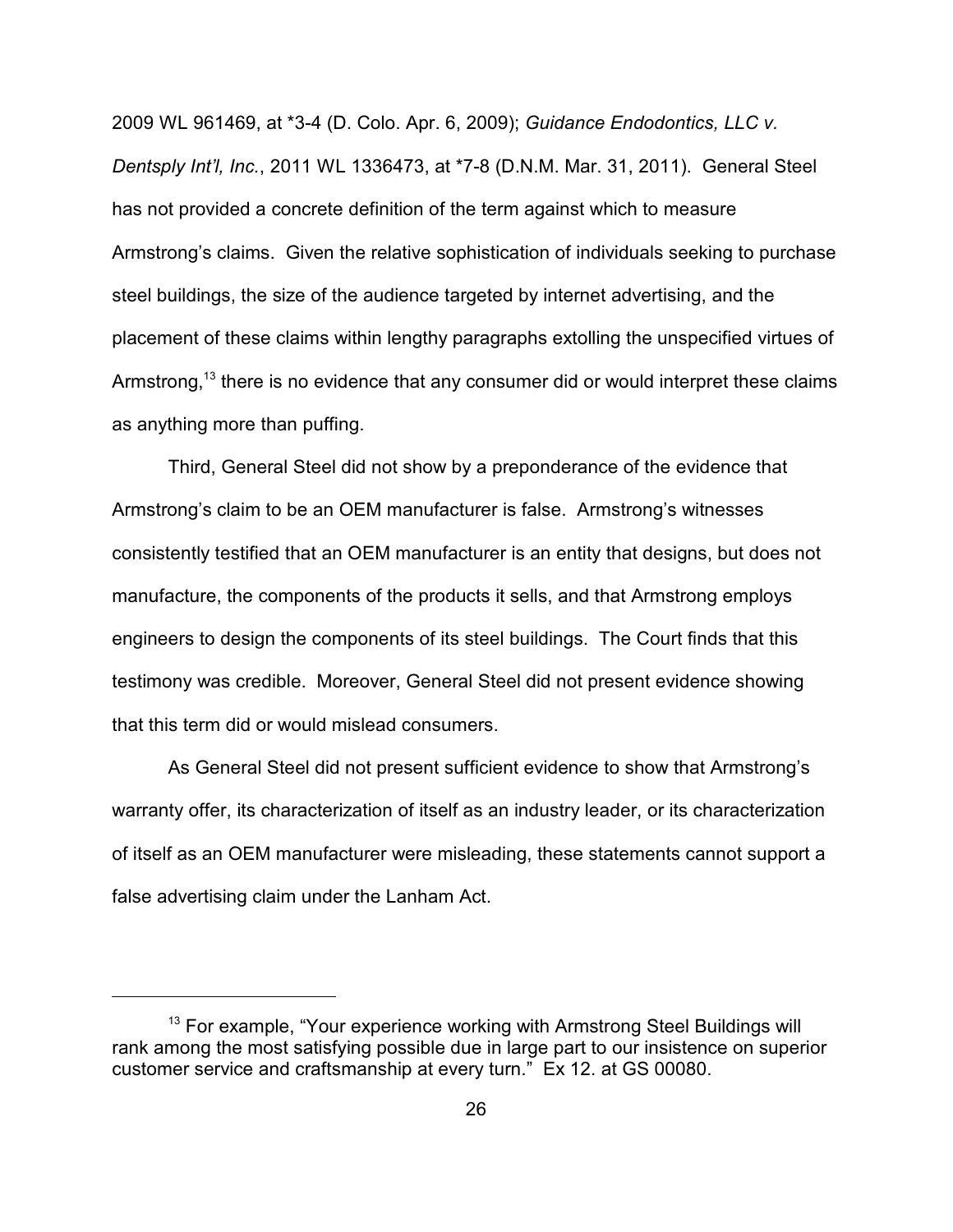### **b. Confusion**

Armstrong argues that General Steel has failed to provide evidence of actual consumer confusion. However, such evidence is not necessary. A finding of either intent to deceive or literal falsity allows a court to presume the element of deception. *Scotts Co. v. United Indus. Corp.*, 315 F.3d 264, 281 (4th Cir. 2002). "Once it is shown that a defendant deliberately engaged in a deceptive commercial practice . . . a powerful inference may be drawn that the defendant has succeeded in confusing the public" and "the burden shifts to the defendant to demonstrate the absence of consumer confusion." *Res. Developers, Inc. v. Statute of Liberty-Ellis Island Found.*, 926 F.2d 134, 140 (2d Cir. 1991); *NetQuote*, 2008 WL 2552871, at \*12.

In this case, the Court has found both literal falsity and intent to deceive. Armstrong's intent is evidenced by its persistent use of deceptive means to undermine General Steel's reputation. Mr. Chumley's 2010 email instructing an online marketing consultant to "maximize" the use of General Steel's name because Armstrong was in litigation, Ex. 7, is indicative of Armstrong's determination to target General Steel. When the search engines prohibited Armstrong from running advertisements improperly using General Steel's name, it launched "May the Best Building Win," and, after discovery closed, expanded the page to state numerous times that Armstrong offered "general steel buildings" and "general steel construction." In addition, Mr. Chumley contributed content to the website generalsteelscam.com and falsely attributed articles he published online to Jeffrey Knight and Nathan Wright, indicating his commitment to damaging General Steel's reputation.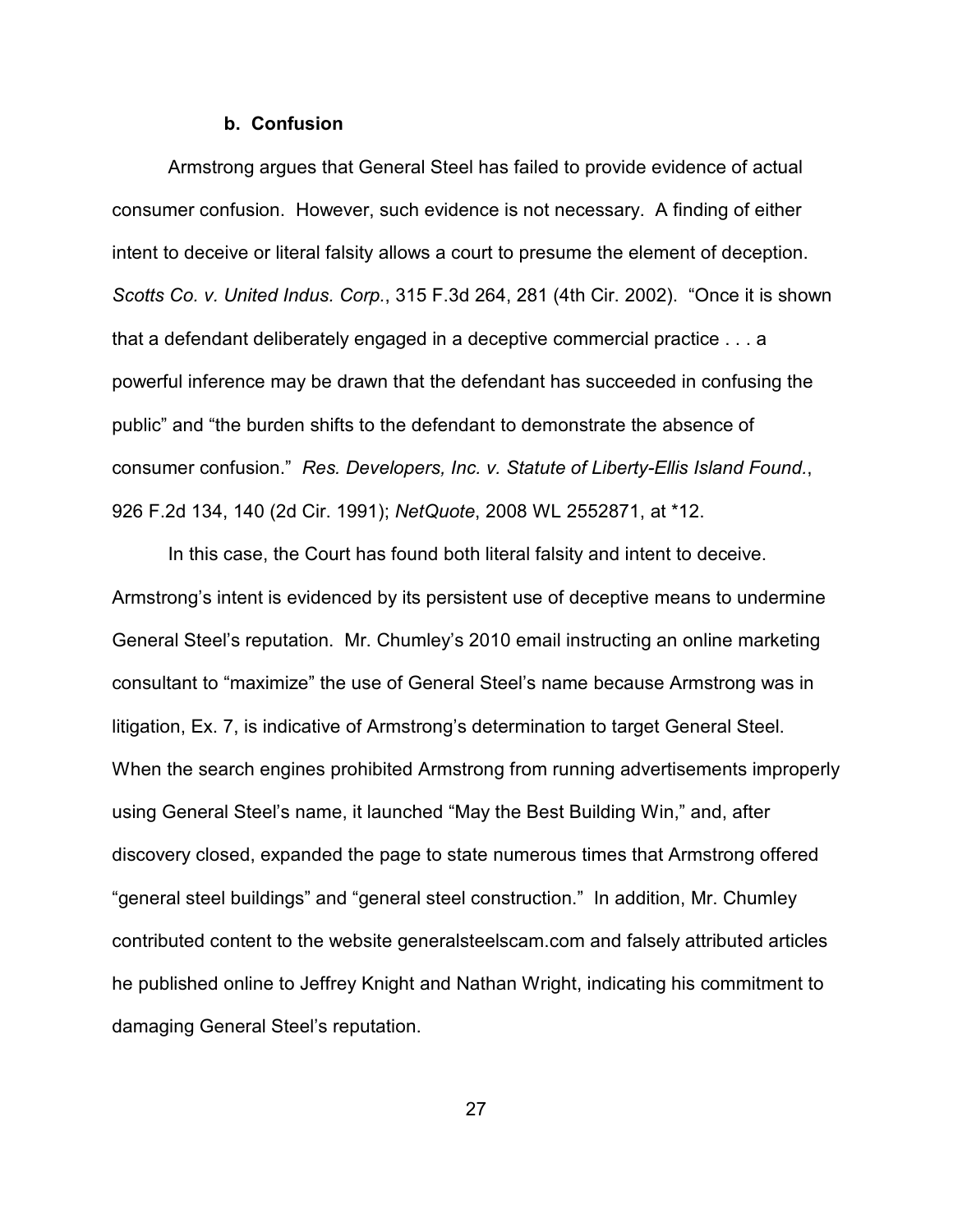The Court presumes that the following false statements on the part of Armstrong were likely to confuse consumers: (1) presenting itself as a manufacturer that fabricates steel buildings; (2) purporting to use an on-site environmentally controlled painting facility and laser precision engineering; (3) issuing press releases authored under false names touting its charitable endeavors and the international demand for its products; (4) stating that it provided pregalvanized steel and steel fasteners as standard features and that General Steel did not; and (5) stating that it provides "general steel buildings" and "general steel construction."

#### **c. Materiality**

To establish materiality, a plaintiff must show that a given claim is likely to influence purchasing decisions. *Sunlight Saunas, Inc. v. Sundance Sauna, Inc.*, 427 F. Supp. 2d 1032, 1060 (D. Kan. 2006). Statements that misrepresent an "inherent quality or characteristic" of a product are likely to influence purchasing decisions. *Nat'l Basketball Ass'n v. Motorola, Inc.*, 105 F.3d 841, 855 (2d Cir. 1997).<sup>14</sup> For example, cashmere content is "an inherent and important characteristic" of a blazer labeled "Cashmere and Wool." *Cashmere & Camel Hair Mfrs. Inst. v. Saks Fifth Ave.*, 284 F.3d

 $14$  Although some circuits have held that a plaintiff need not show that a literally false advertisement was also material, the Tenth Circuit has not decided this issue, and thus the Court will treat materiality as a required element in this case. *See Sunlight Saunas*, 427 F. Supp. 2d at 1058 ("When defendant's advertisement is literally false, circuits differ whether plaintiff must show materiality. The Tenth Circuit has not squarely addressed the question, but the First, Second and Eleventh Circuits have required plaintiffs to prove that false or misleading statements are material. *. . .* The Fifth Circuit has held that where defendant has made literally false statements, defendant's statements are presumed to mislead consumers and plaintiff need not produce evidence on materiality.") (internal citations omitted).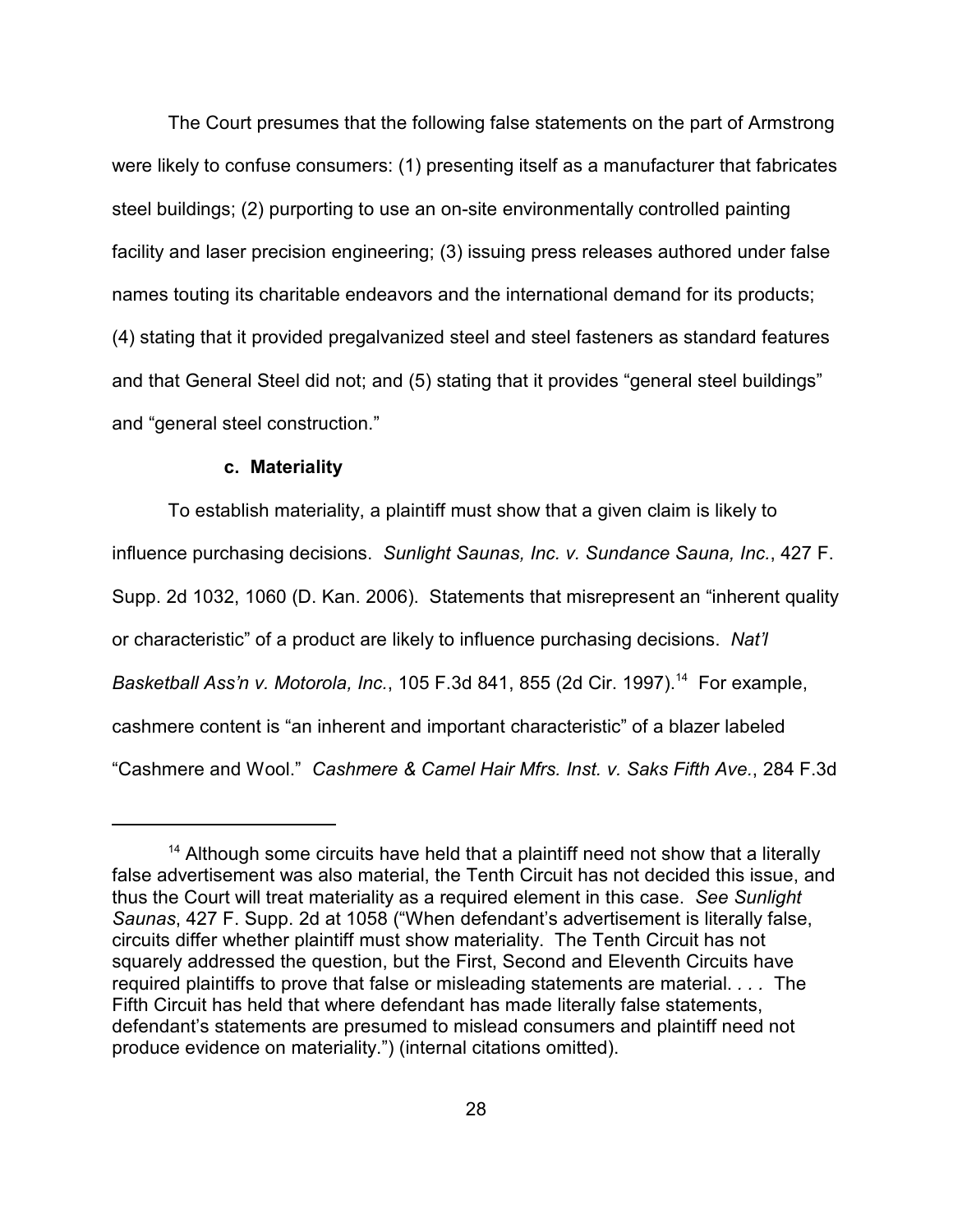302, 312 (1st Cir. 2002).

Evidence at trial established that a company's manufacturing capabilities and features such as pregalvanized steel and steel fasteners are inherent qualities of steel buildings. Mr. Beavers, Armstrong's Vice President of Operations, testified that steel fasteners and pregalvanized steel add to the value of a building because they do not rust and that offering these features gives Armstrong a competitive edge.

The Court finds that the following statements on the part of Armstrong concern features inherent to steel buildings and are thus likely to influence purchasing decisions: (1) presenting itself as a manufacturer that fabricates steel buildings; (2) purporting to use an on-site environmentally controlled painting facility and laser precision engineering; (3) stating that it provides pregalvanized steel and steel fasteners as standard features and that General Steel does not; and (4) stating that it provides "general steel buildings" and "general steel construction."

#### **d. Injury**

Armstrong argues that General Steel's Lanham Act claim fails for lack of evidence that General Steel was injured by Armstrong's statements. The Court concurs with respect to those advertisements that concerned only Armstrong's own products without making reference to General Steel. General Steel failed to put on evidence that it lost customers, revenue, or goodwill, or was otherwise harmed by Armstrong falsely claiming to possess on-site painting or laser engineering facilities. Testimony at trial established that General Steel's sales began to decline seven years before Armstrong entered the market. This decline was driven by the broader economic downturn and the action brought by the Colorado Attorney General against General Steel. General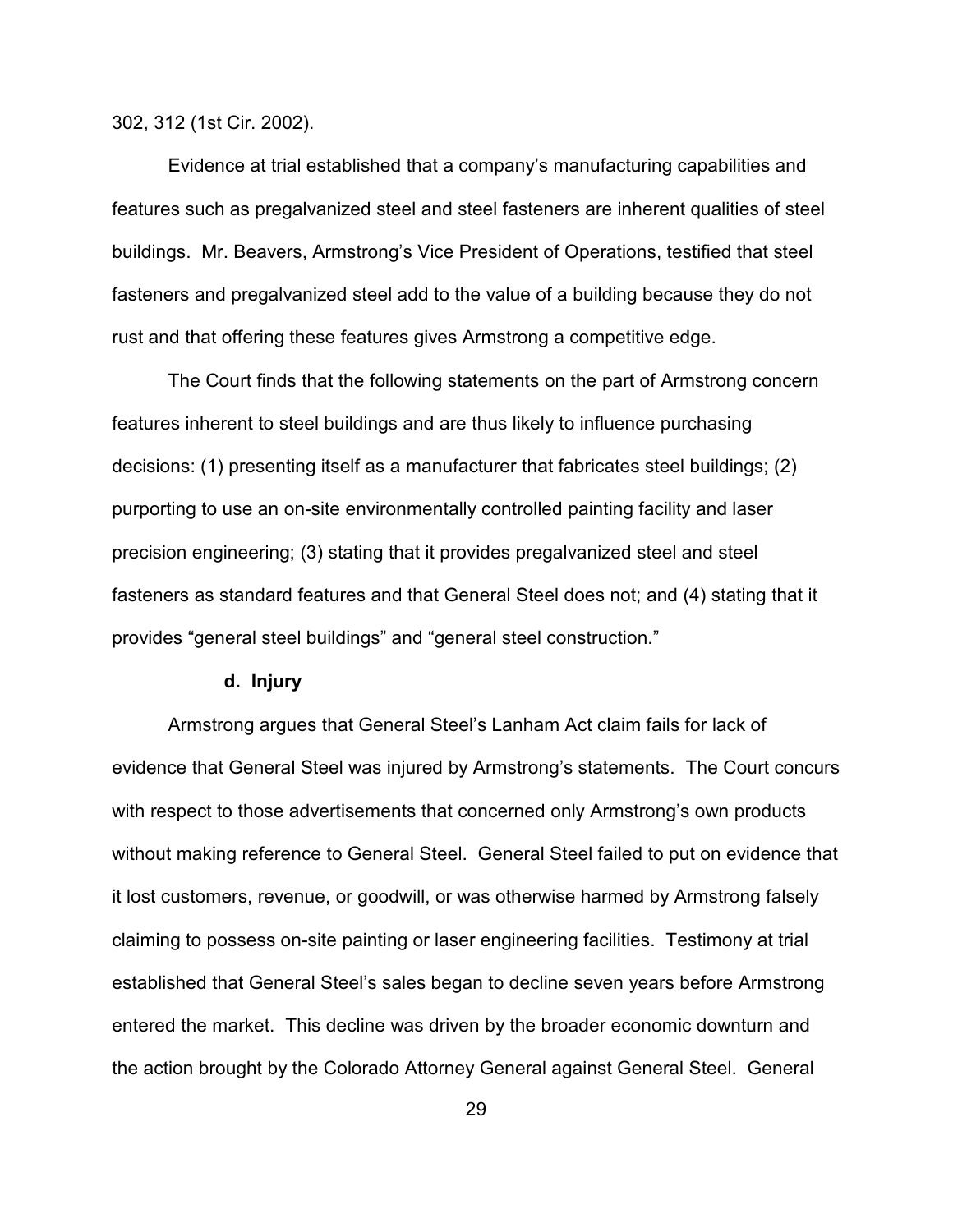Steel asserted that it had to lay off a number of employees as a result of Armstrong's campaign, but did not establish a causal link between Armstrong's statements and the layoffs.

The Court may, however, presume that Armstrong's comparative advertising campaign injured General Steel. With respect to the elements of causation and injury, there is a distinction between advertising that explicitly compares one product with another and advertising that references only the defendant's own product. *Porous Media Corp. v. Pall Corp.*, 110 F.3d 1329, 1335 (8th Cir. 1997). Injury may be presumed when a defendant's statements are "literally false or demonstrably deceptive" and "injury would indeed likely flow from the defendant's objectionable statements, i.e., when the defendant has explicitly compared its product to the plaintiff's or the plaintiff is an obvious competitor with respect to the misrepresented product" *Hutchinson v. Pfeil*, 211 F.3d 515, 522 (10th Cir. 2000); *Hill's Pet Nutrition, Inc. v. Nutro Products, Inc*., 258 F. Supp. 2d 1197, 1203 (D. Kan. 2003). "A misleading comparison to a specific competing product necessarily diminishes that product's value in the minds of the consumer." *Porous*, 110 F.3d at 1335 (citing *McNeilab, Inc. v. Am. Home. Prods. Corp.*, 848 F.2d 34, 38 (2d Cir. 1988)).

In contrast, where the advertising at issue is not explicitly comparative, a presumption of injury is inappropriate because each competitor's injury may be only "a small fraction of the defendant's sales, profits, or advertising expenses." *Healthpoint, Ltd. v. Stratus Pharm., Inc.*, 273 F. Supp. 2d 871, 885 (W.D. Tex. 2001) (quoting *Harper House, Inc. v. Thomas Nelson, Inc.*, 889 F.2d 197, 209 n.8 (9th Cir. 1989)). Some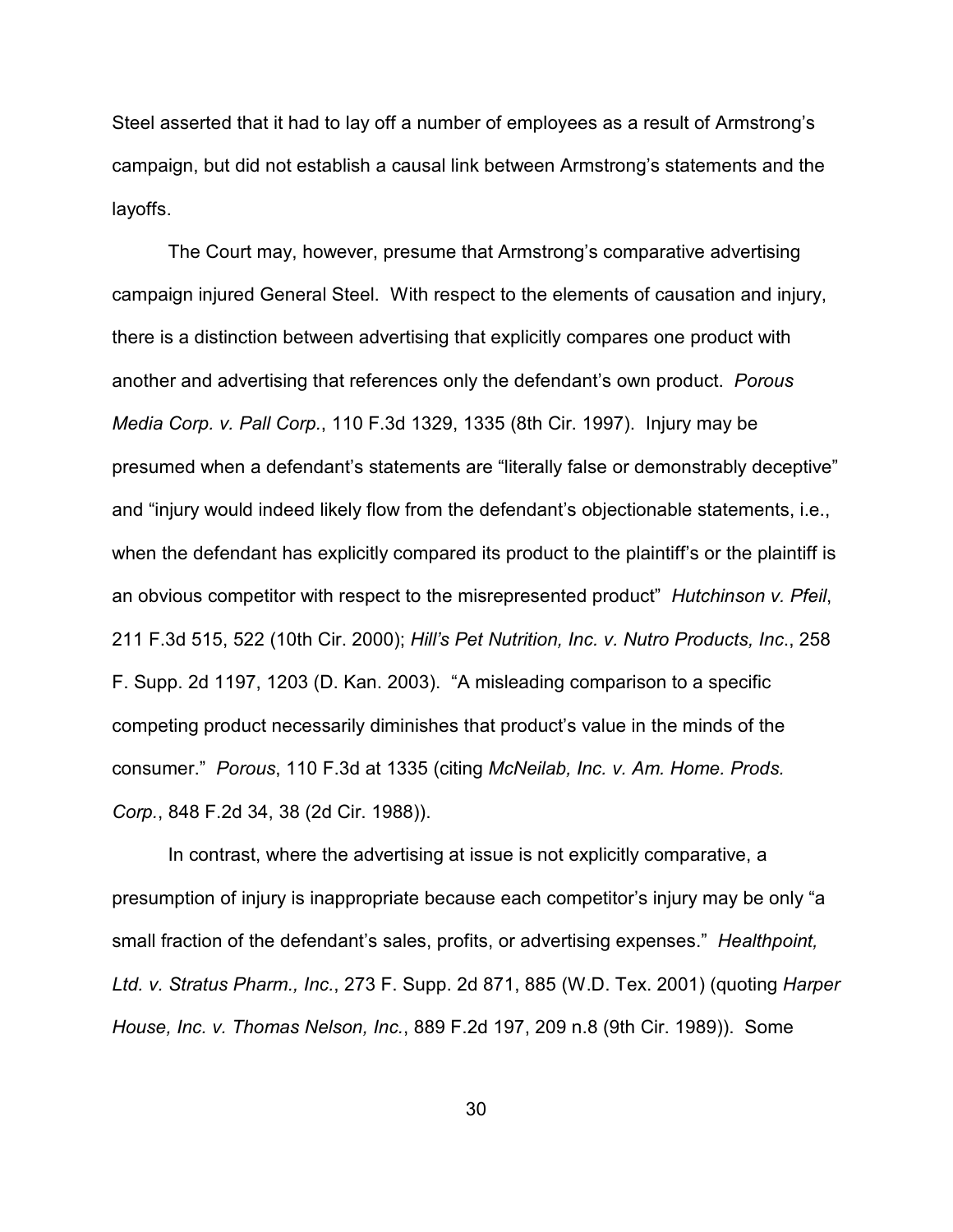courts have required a showing of intent or wilful deception in order to trigger a presumption of injury. *Id*. at 885 n.119 (citing *Porous*, 110 F.3d at 1335-36). Where no presumption of injury arises, the plaintiff must show that injury has actually occurred or is likely to occur as a result of the misleading statements, either by direct diversion of customers or by a loss of goodwill. *Zoller Labs., LLC v. NBTY, Inc.*, 111 F. App'x 978, 982 (10th Cir. 2004). When the presumption of injury applies, a plaintiff must still provide "an evidentiary basis, showing actual harm caused by" the false advertising to obtain money damages. *Porous*, 110 F.3d at 1333; *Pharmanetics, Inc. v. Aventis Pharmaceuticals, Inc.*, 182 F. App'x 267, 273 (4th Cir. 2006) ("damages are presumed only as to causation; the *extent of money damages* is a separate matter that must have evidentiary support") (emphasis in original).

Armstrong made the following material false statements in the context of its comparative advertising campaign: (1) presenting itself as a manufacturer that fabricates steel buildings; (2) stating that it provided pregalvanized steel and steel fasteners as standard features and that General Steel did not; and (3) stating that it provides "general steel buildings" and "general steel construction." Because Armstrong made these statements in the context of advertisements explicitly comparing Armstrong and General Steel, and because the Court has found that Armstrong engaged in a pattern of willful deception, the Court presumes that these statements injured General Steel.

However, because General Steel has not provided an evidentiary basis for the extent of its injury, its claim for false advertising survives only to the extent it seeks injunctive relief and disgorgement of profits.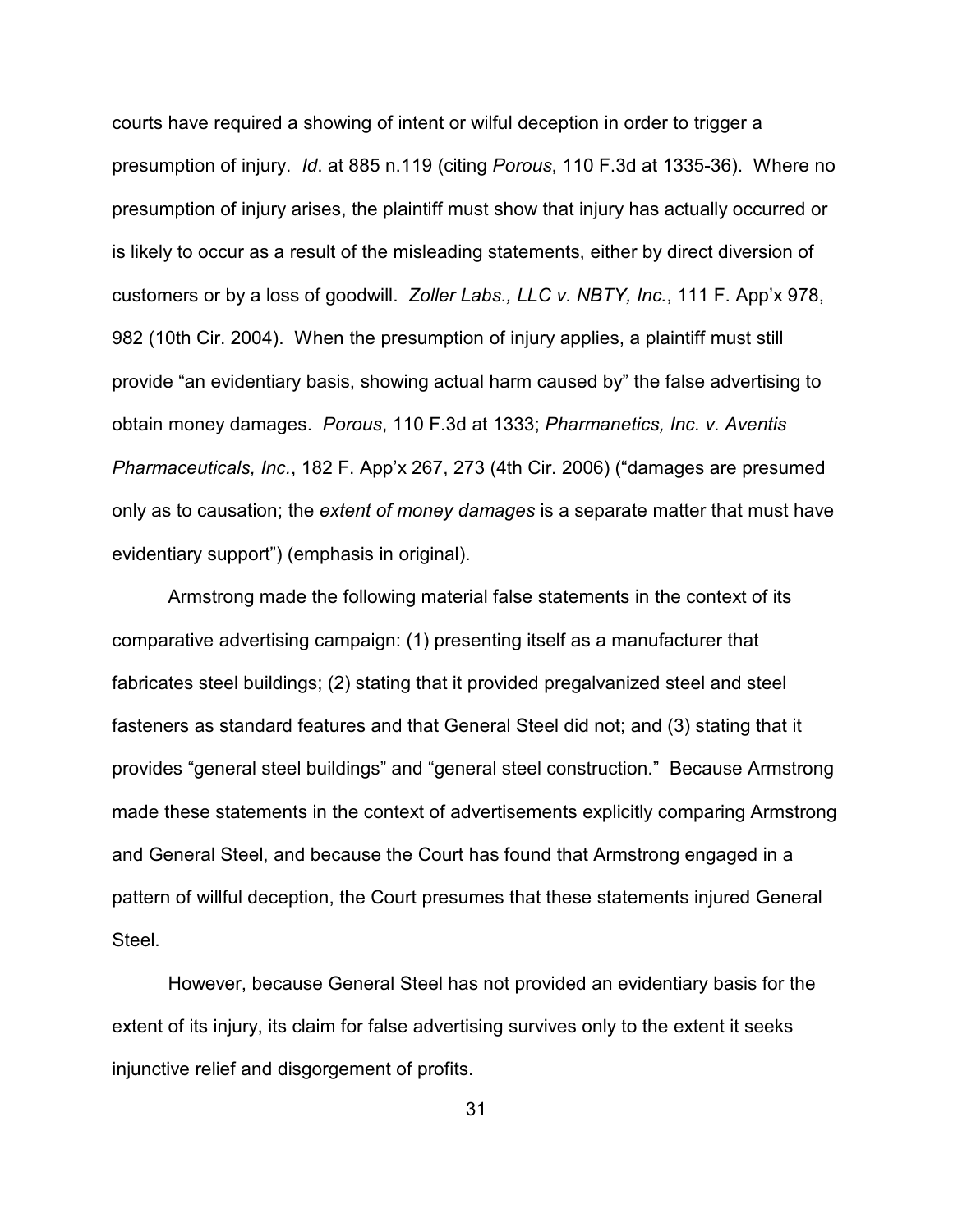## **3. Relief**

#### **a. Injunction**

In order to obtain a permanent injunction, a plaintiff must show that such relief is warranted under general principles of equity. *Monsanto Co. v. Geertson Seed Farms*, 561 U.S. \_\_\_, 130 S.Ct. 2743, 2748 (2010). Equity requires a plaintiff to show that (1) it has suffered or will suffer an injury for which it lacks an adequate remedy at law; (2) the balance of hardships favors injunctive relief; and (3) an injunction is not adverse to the public interest. *Id*.; *Sanders v. Mountain. Am. Fed. Credit Union*, 689 F.3d 1138, 1144 (10th Cir. 2012). Injunctive relief "should be narrowly tailored to fit specific legal violations." *Patsy's Italian Rest., Inc. v. Banas*, 658 F.3d 254, 272 (2d Cir. 2011) (internal citations omitted).

With respect to the first element, the loss of trade, goodwill, or control over one's reputation is generally considered to be irreparable through the award of money damages. *Gucci Am., Inc. v. Daffy's Inc.*, 354 F.3d 228, 237 (3d Cir. 2003). In addition, a plaintiff has no adequate remedy at law in cases where the factfinder is unable to quantify the extent of injury and remedy that injury through the award of monetary damages. *Haynes Trane Serv. Agency, Inc. v. American Std., Inc.*, 573 F.3d 947, 964 (10th Cir. 2009). Courts have recognized that it is "virtually impossible to prove that so much of one's sales will be lost or that one's goodwill will be damaged as a direct result of a competitor's advertisement." *PBM Prods., LLC v. Mead Johnson & Co.*, 639 F.3d 111, 126 (4th Cir. 2011) (quoting *Coca-Cola Co. v. Tropicana Prods., Inc.*, 690 F.2d 312, 316 (2d Cir. 1982) (abrogated on other grounds by FED. R. CIV. P. 52(a))). A court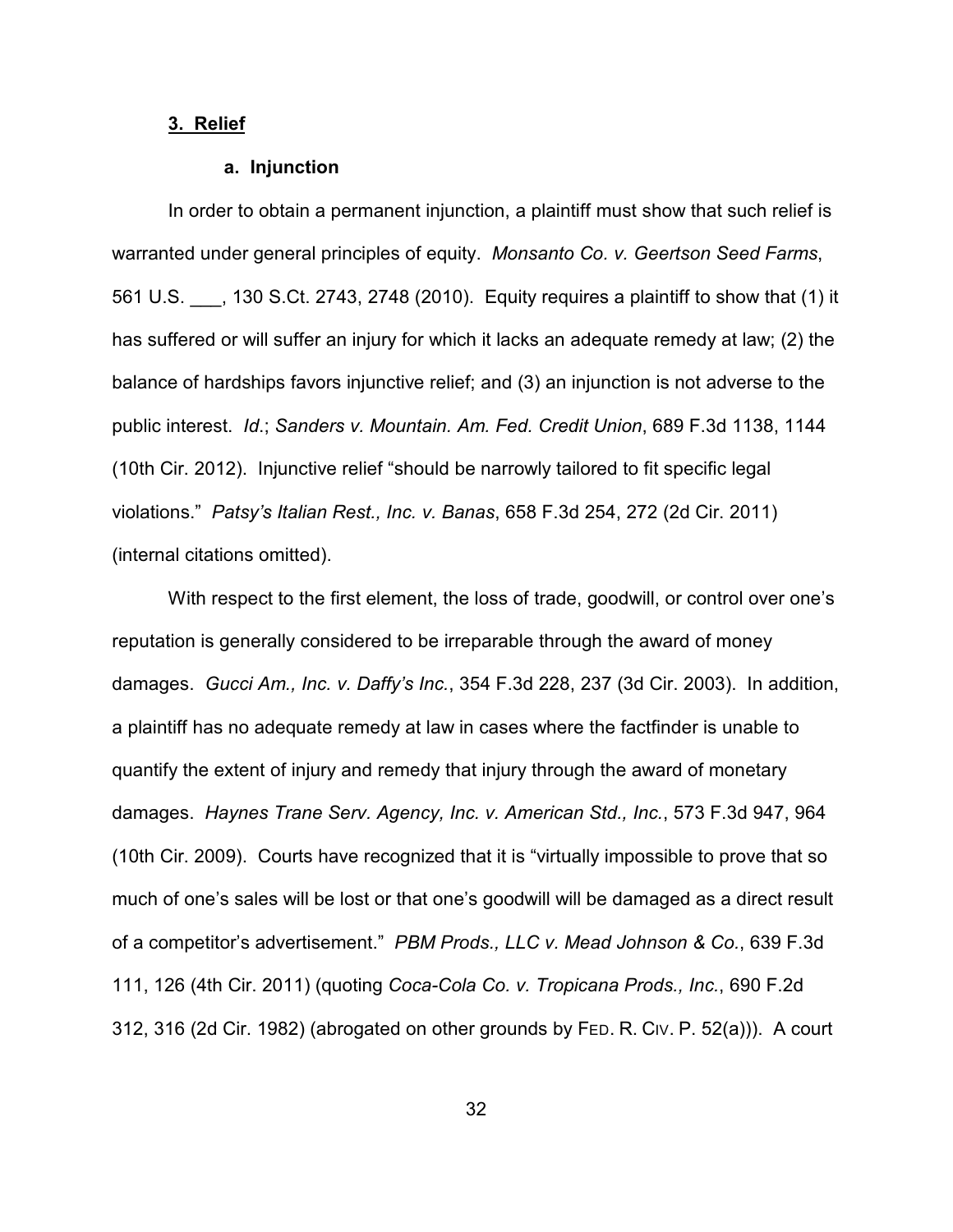may grant injunctive relief to remedy an injury presumed to arise from literally false comparative advertising. *See McNeil-P.C.C., Inc. v. Bristol-Myers Squibb Co.*, 938 F.2d 1544, 1549 (2d Cir. 1991); *see also Porous*, 110 F.3d at 1334-35; *McNeilab, Inc. v. Am. Home Prods. Corp.*, 848 F.2d 34, 38 (2d Cir. 1988); 4 J. Thomas McCarthy, McCarthy on Trademarks & Unfair Competition § 27:30 ("it is proper in [cases of false comparative advertising] to presume injury and irreparable damage to support a preliminary injunction").

Evidence at trial established that General Steel's profitability has declined during the period in which Armstrong displayed false comparative advertising on its website. Mr. Knight explained that General Steel has had to lay off operations staff to afford a larger sales staff and, although its sales volume has remained relatively steady since 2009, the size of each sale has declined, and thus it is bringing in less revenue. Moreover, as discussed above, Armstrong's pattern of willful deception indicates it is likely to cause General Steel future harm, absent injunctive relief.

Furthermore, Armstrong has "no equitable interest in perpetuating the false and misleading claims" in its comparative advertising. *See PBM Prods.*, 639 F.3d at 127. Thus, the hardship on Armstrong of imposing an injunction narrowly tailored to prohibit the false statements identified above would not outweigh the hardship on General Steel of denying injunctive relief and thereby leaving it vulnerable to defendants' further dissemination of false statements.

Finally, the public has a considerable interest in preventing false or misleading advertising and promoting lawful competition. *See id.* at 127-28; *Osmose, Inc. v.*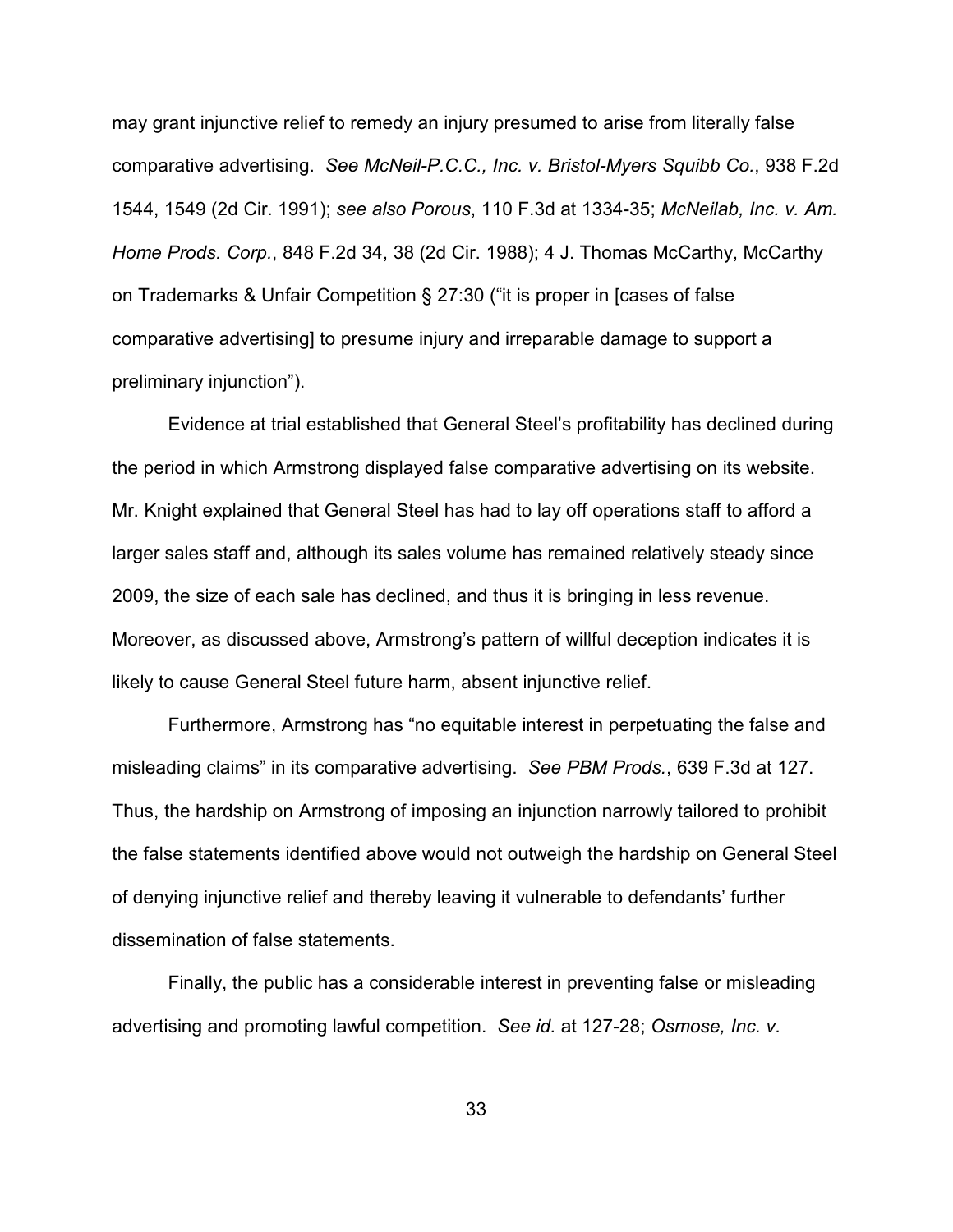*Viance, LLC*, 612 F.3d 1298, 1321 (11th Cir. 2010); *Ford v. NYLCare Health Plans of Gulft Coast, Inc.*, 301 F.3d 329, 339 (5th Cir. 2002) ("an injunction against false advertising benefits the public without causing an undeserved windfall for the plaintiff") (citing *Am. Council of Certified Podiatric Physicians & Surgeons v. Am. Bd. of Podiatric Surgery, Inc.*, 185 F.3d 606, 618 (6th Cir. 1999)). Thus, this factor also favors granting an injunction.

Given that all the factors favor granting an injunction to General Steel, the Court will grant General Steel injunctive relief as specified in section C of this order.

#### **b. Disgorgement of Profits**

General Steel requests disgorgement of profits for Armstrong's Lanham Act violations. The Lanham Act provides that, upon establishing a trademark or false advertising violation, "the plaintiff shall be entitled, . . . subject to the principles of equity, to recover . . . defendant's profits[.]" 15 U.S.C. § 1117(a). A disgorgement award may be predicated either on the theory that the defendant has unjustly enriched itself through misappropriation of the plaintiff's property interest in its protected mark or on the theory that an award of profits will deter future willful violations. *W. Diversified Servs., Inc. v. Hyundai Motor Am., Inc.*, 427 F.3d 1269, 1272-73 (10th Cir. 2005). Disgorgement "is most appropriate if damages are otherwise nominal." *Phoenix of Broward, Inc. v. McDonald's Corp.*, 489 F.3d 1156, 1171 (11th Cir. 2007); *Joint Stock Society v. UDV N. Am., Inc.*, 266 F.3d 164, 184 (3d Cir. 2001); *BASF Corp. v. Old World Trading Co.*, 41 F.3d 1081, 1095-96 (7th Cir. 1994).

Although a showing of actual damages is not necessary to obtain disgorgement,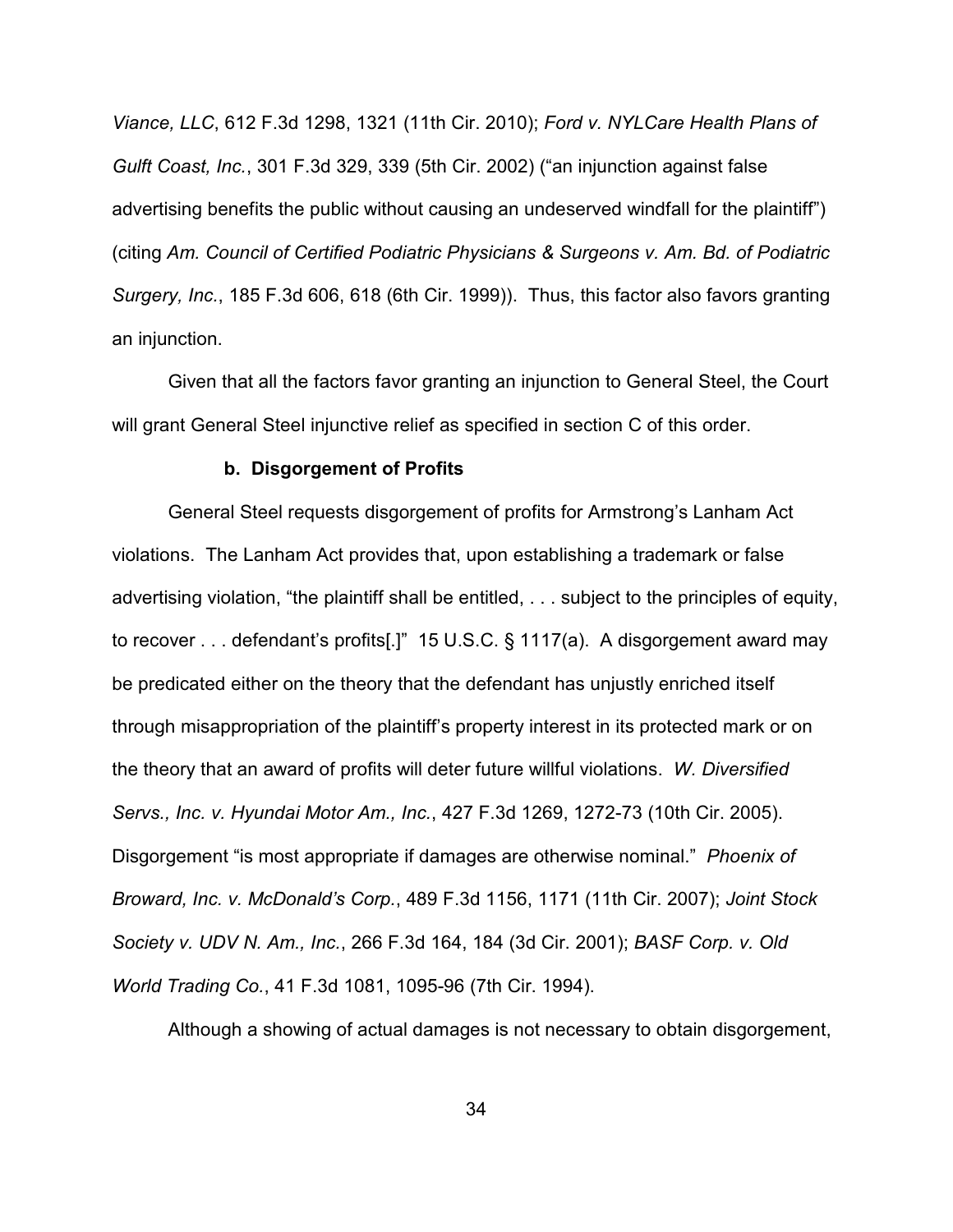it "remains relevant" to the Court's inquiry, especially given the "punitive nature of the remedy and the possible windfall to the plaintiff." *W. Diversified Servs.*, 427 F.3d at 1272-73. Absent a showing of actual damages, willfulness is a necessary, but not sufficient, precondition to disgorgement. *Id*. Willfulness is the "conscious desire" to "benefit from the goodwill or reputation" of the plaintiff. *Id*. at 1274. Other circumstances may also evidence willfulness, for example, if the "defendant deceives the plaintiff into thinking he has ceased [violating the Lanham Act] when in the fact the illegal action continues" or if the defendant misrepresents the facts to the court. *Id*.

Once a court has made a finding of willfulness, it must weigh the equities to "determine whether, in [its] judgment and within its wide discretion, the plaintiff may receive a portion of the infringing defendant's profits." *Id*. at 1273. As disgorgement is "truly an extraordinary remedy," it must be "tightly cabined by principles of equity." *Id*. at 1274. Equitable considerations include "(1) the degree of certainty that the defendant benefited from the unlawful conduct; (2) availability and adequacy of other remedies; (3) the role of a particular defendant in effectuating the infringement; (4) plaintiff's laches; and (5) plaintiff's unclean hands." *George Basch Co., Inc. v. Blue Coral, Inc.*, 968 F.2d 1532, 1540 (2d Cir. 1992); *see also* RESTATEMENT (THIRD) OF UNFAIR COMPETITION § 37 cmt. f (1995) ("a false comparison made by the defendant with the product of a specific competitor . . . may result in substantial harm to a specific plaintiff, thus sometimes justifying an accounting of profits.").

Here, Armstrong was not only asked by General Steel, but required by the major search engines, to stop using General Steel's name in its advertising. Nonetheless,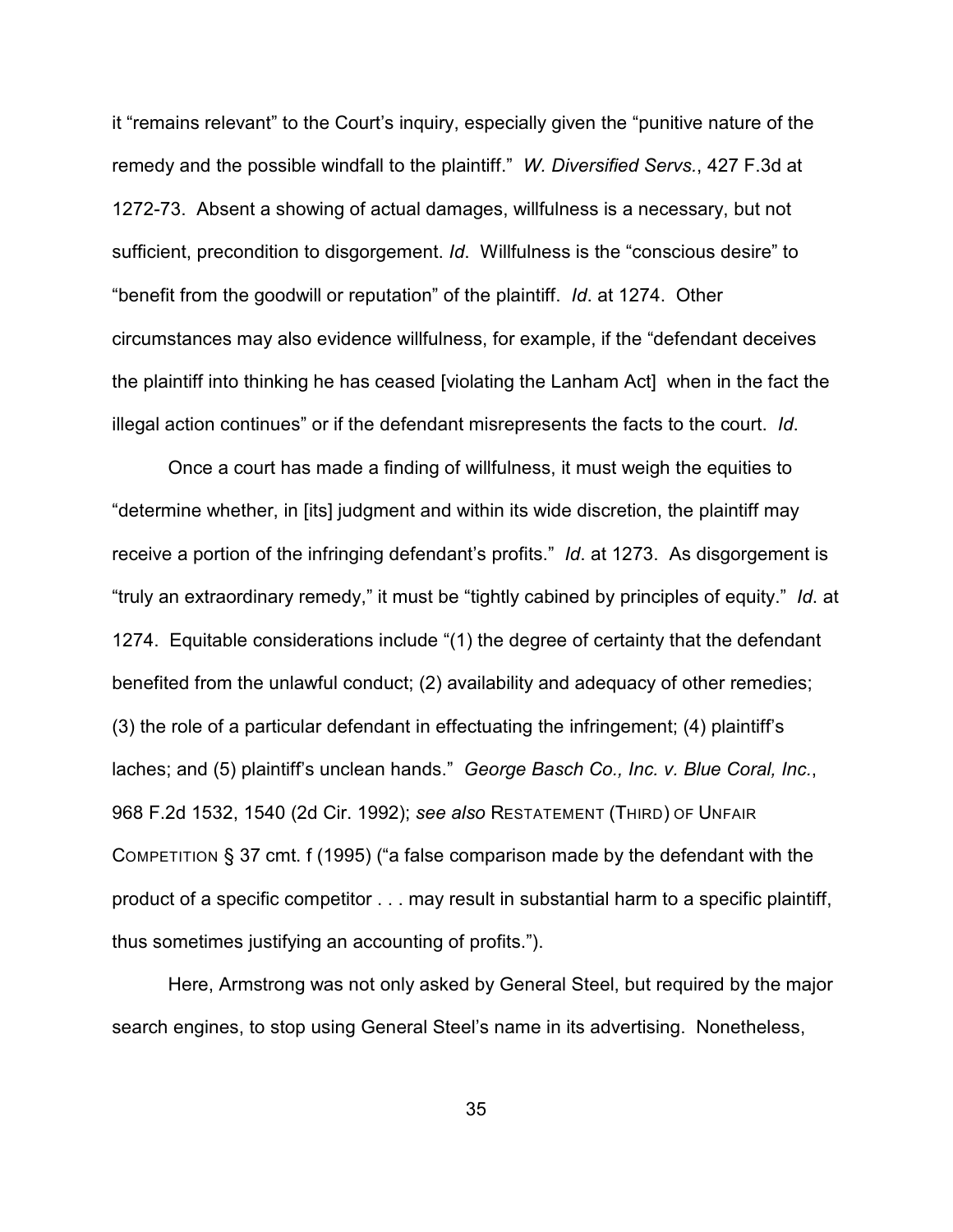Armstrong issued new advertisements falsely comparing itself to General Steel and falsely stating that it provides "general steel" buildings. It continued to disseminate these false advertisements even after General Steel brought an administrative claim before the World Intellectual Property Organization and after the close of discovery in this case, showing that enforcement proceedings are not sufficient to deter Armstrong from disseminating false advertising. Armstrong's pattern of willful deception betrays a conscious desire to benefit from false statements, which in turn supports a disgorgement award to deter future misconduct.

The first equitable consideration, namely, the certainty that the defendant benefitted from its unlawful conduct, tips in General Steel's favor, as Armstrong's rising profits, and its persistent use of false statements, show that it derived a commercial benefit from those statements. *See George Basch*, 968 F.2d at 1540. Moreover, Armstrong's "May the Best Building Win" webpages identified General Steel as the competitor who built the next best steel buildings as compared to Armstrong, thus identifying General Steel as one of its chief competitors, if not the chief competitor. In addition, Mr. Chumley testified that Armstrong generates the vast majority of its leads through internet sales, indicating the importance of webpage design and internet advertising to its sales. Second, other remedies appear to be inadequate, as evidenced by Armstrong's persistent use of false statements in the face of both legal and administrative proceedings. *See id*. Third, Mr. Chumley played a lead role in creating and disseminating the false advertisements. *Id.* Finally, the equities do not cut against General Steel insofar as there is no evidence that it sat on its rights or is otherwise undeserving of equitable relief. *Id*. Thus, a disgorgement award is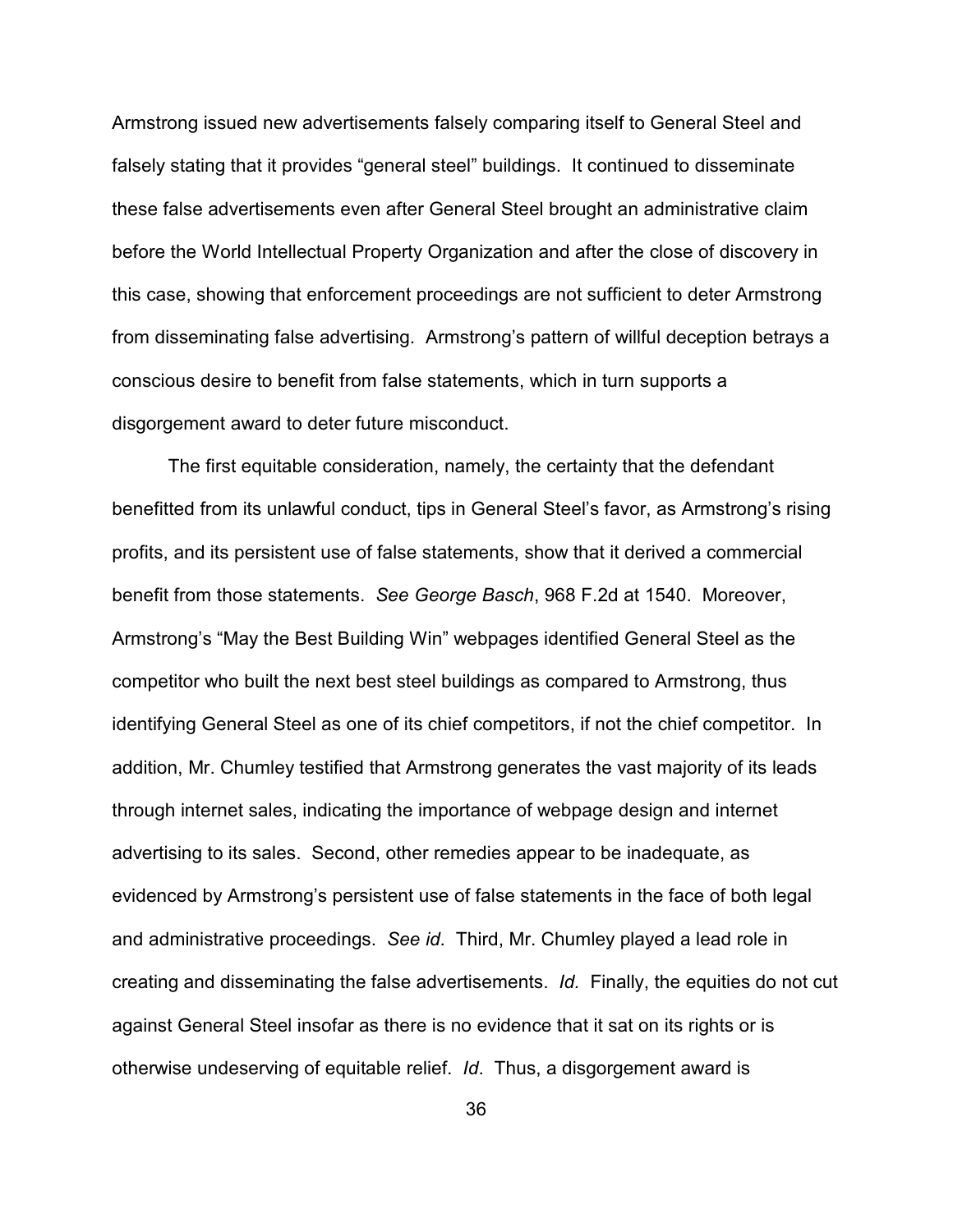appropriate. However, the Court will limit the disgorgement award according to the limited scope of the established violations.

In determining profits on which to base a disgorgement award, a plaintiff must prove "defendant's sales only; defendant must prove all elements of cost or deduction claimed." 15 U.S.C. § 1117(a). That is, once plaintiff has established the amount of defendant's gross profits, such profits "are presumed to be the result of the infringing activity" and the defendant "bears the burden of showing which, if any, of its total sales are not attributable to the infringing activity, and, additionally, any permissible deductions for overhead." *Lindy Pen Co., Inc. v. Bic Pen Corp.*, 982 F.2d 1400, 1408 (9th Cir. 1993) (internal citations omitted). "[C]ourts may engage in some degree of speculation in computing the *amount* of damages, particularly when the inability to compute them is attributable to the defendant's wrongdoing." *Australian Gold, Inc. v. Hatfield*, 436 F.3d 1228, 1241 (10th Cir. 2006) (internal citations omitted). "Some degree of speculation" with respect to calculating an award is permissible, "particularly [where] the need for speculation is attributable in part to Defendants' poor recordkeeping." *Id*. at 1242.

The evidence at trial established that Armstrong earned a net profit of \$583,037 in 2009 and  $$649,232$  in 2010.<sup>15</sup> Ex. A-10. Armstrong did not present evidence showing that its earnings during this period were due to other, non-violative conduct, or that additional expenses should be deducted from its net profits.

 $15$  These figures are conservative, as they are based on Armstrong's own financial statements without taking into account the possibility that Mr. Chumley diverted profits by improperly charging personal expenses to the company.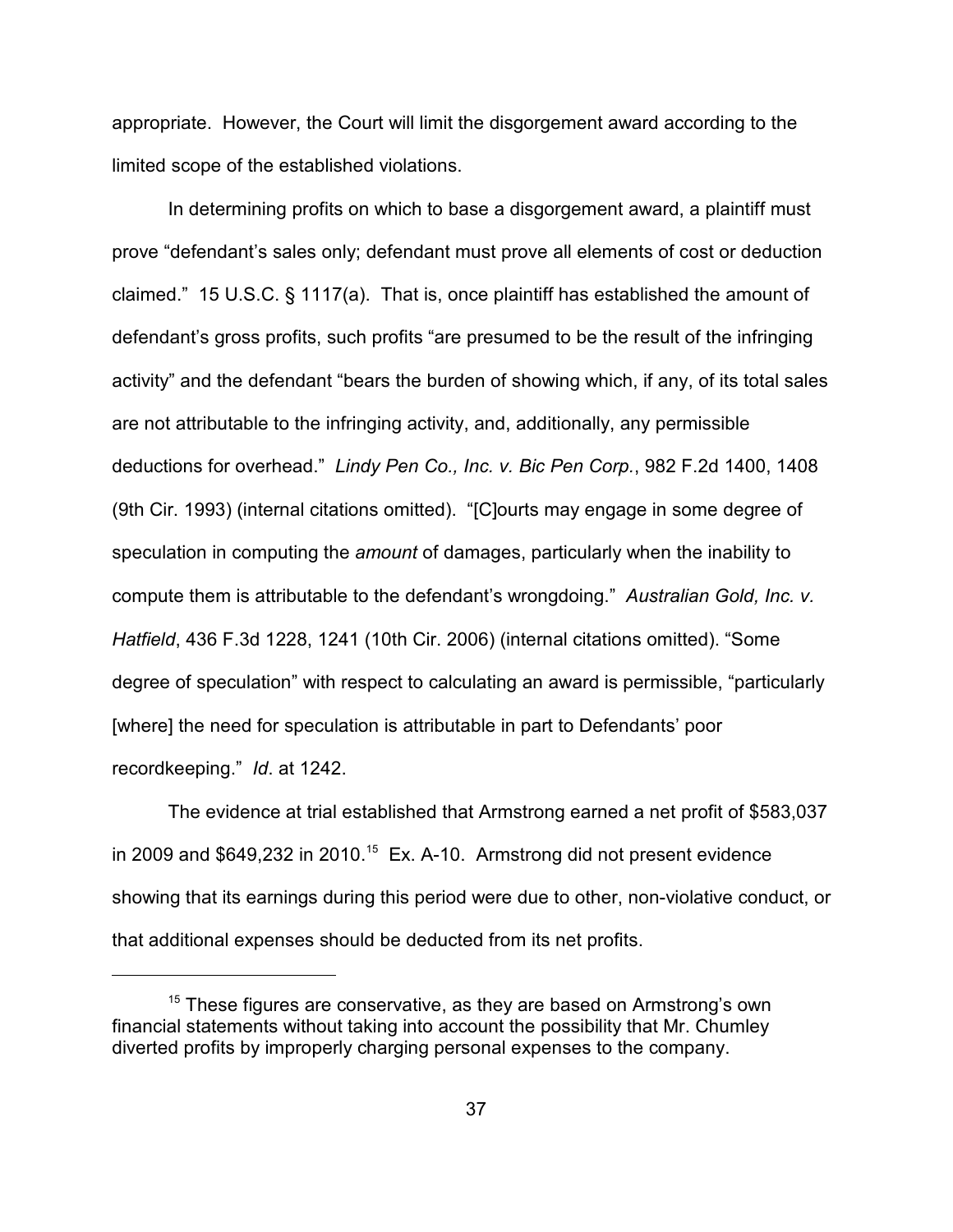Armstrong published its comparative advertisements for a period of at least 18 months, from mid-August 2010 through mid-February 2012. However, there was no credible evidence at trial regarding Armstrong's gross or net earnings in 2011 or 2012. The Court will thus award as disgorgement Armstrong's profits during the four-and-ahalf-month period in 2010 when it disseminated false comparative advertising. Armstrong's prorated profits for this period amounts to a total of \$243,462.00.

### **c. Attorney's Fees**

General Steel seeks an award of attorney's fees. Federal Rule of Civil Procedure 54 provides that a "claim for attorney's fees and related nontaxable expenses must be made by motion unless the substantive law requires those fees to be proved at trial as an element of damages." Such a motion must be filed no later than 14 days following entry of judgment, specify the grounds entitling the movant to the award, and set forth the amount sought. FED. R. CIV. P. 54(d)(2)(B); *see also* D.C.COLO.LCivR 54.3 ("a motion for attorney fees shall be supported by one or more affidavits.").

General Steel may seek its attorney's fees and costs consistent with the Federal and Local Rules cited above, wherein it must establish the rule or grounds entitling it to an award. *See* Fed. R. Civ. P. 54(d)(2)(B)(ii).

## **C. CONCLUSION**

For the foregoing reasons, the Court finds by a preponderance of the evidence that defendants are liable to plaintiff on Count Two. It is therefore

**ORDERED** that defendants Ethan D. Chumley and Atlantic Building Systems,